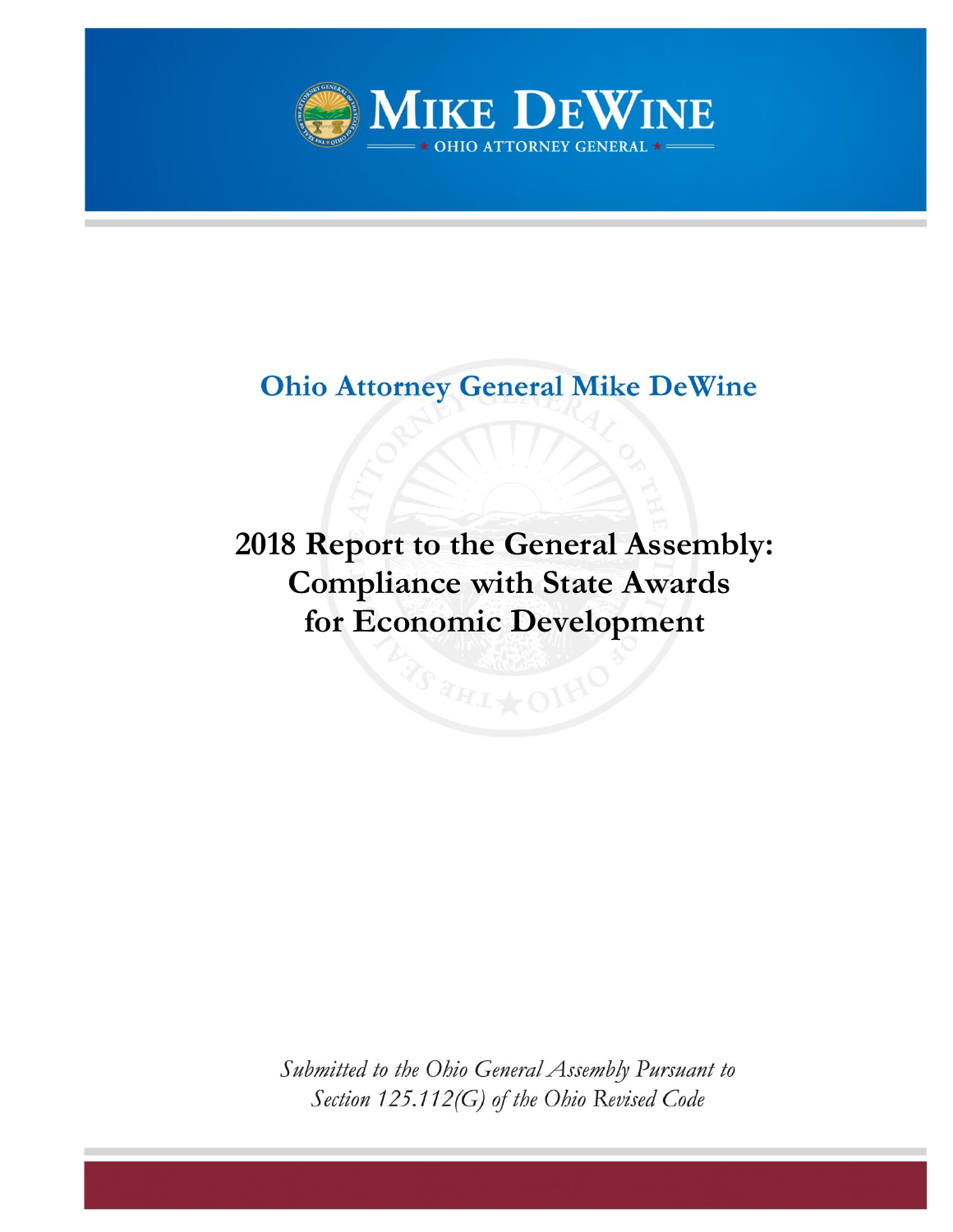

Administration Office 614-466-4320 Fax 614-466-5087

30 East Broad Street, 17th Floor Columbus, Ohio 43215 www.OhioAttorneyGeneral.gov

Honorable Members of the General Assembly:

As directed by the 127th General Assembly through a measure enacted in December 2008 and amended by the 131st General Assembly in September 2015, the Ohio Attorney General's Office is charged with reporting on the compliance of economic development Award Recipients with awards given by the Ohio Development Services Agency.

While the state encourages growth in business, capital investments, and workforce retention and enhancement through incentives and training, it is imperative that these taxpayer dollars are used wisely.

The enclosed report details whether economic development Award Recipients have met the terms and conditions, including any applicable performance metrics, of the awards that were issued by the Ohio Development Services Agency for terms ending in the 2017 closeout year.

Very respectfully yours,

mile Dewin

Mike DeWine Ohio Attorney General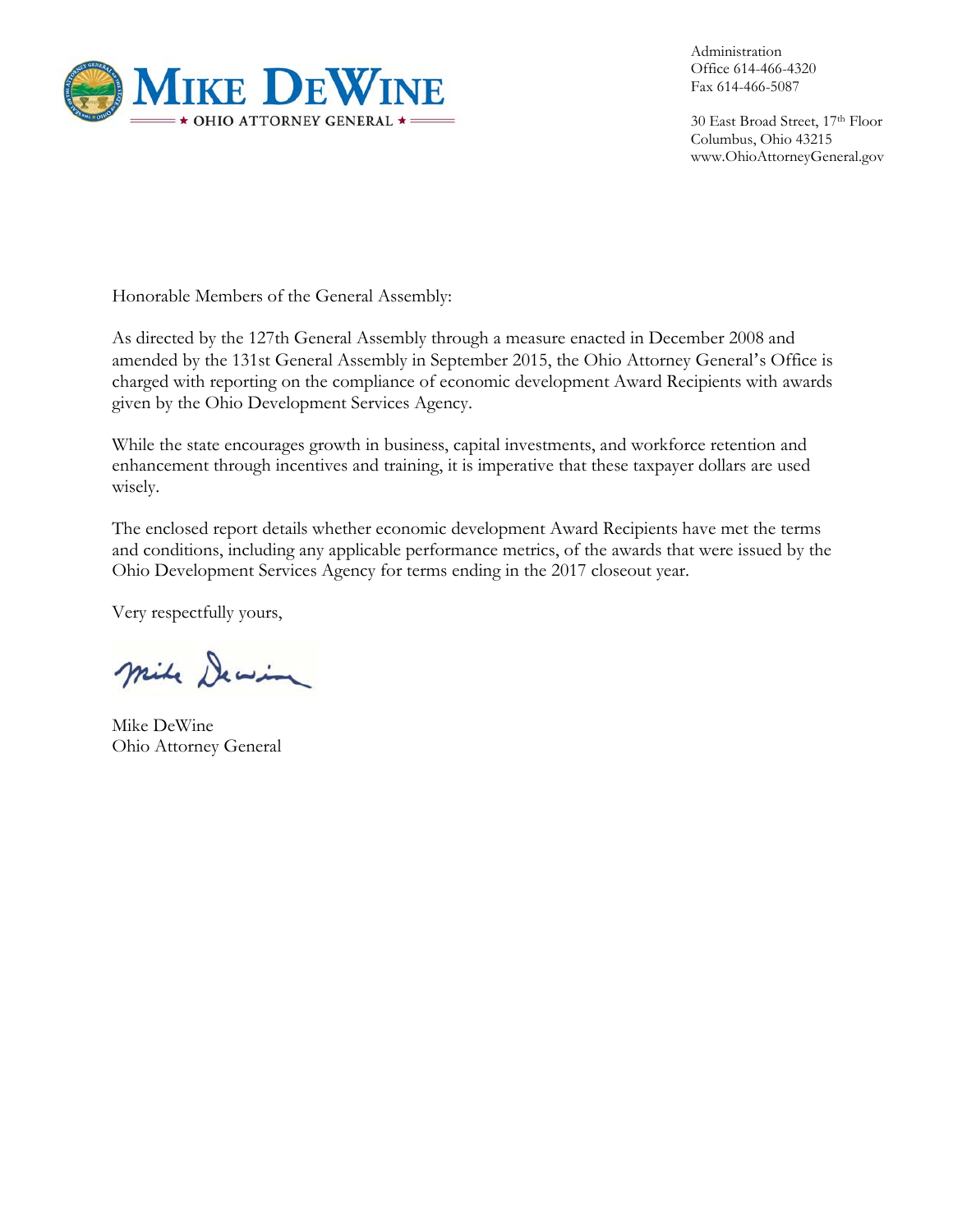## **TABLE OF CONTENTS**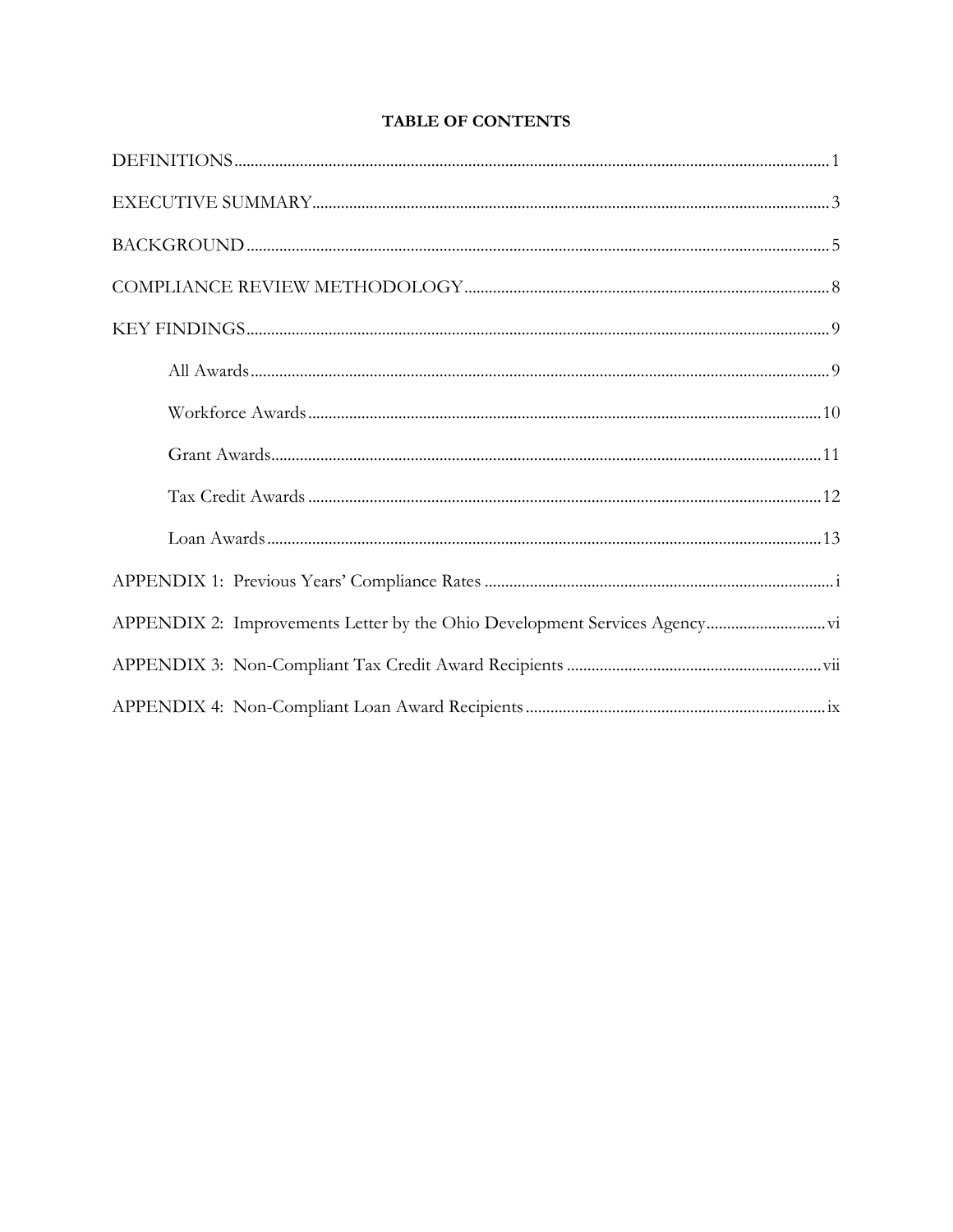#### **DEFINITIONS**

**"Award agreement"** means an executed agreement between the Ohio Development Services Agency (ODSA) and the Award Recipient containing the terms and conditions, including performance metrics, upon which the state award for economic development is based.

"Award Recipients" means for profit or non-profit businesses, political subdivisions, governmental entities, or other entities that received a state award for economic development administered by ODSA and entered into an award agreement.

**"Clawback"** means a remedial action taken by ODSA to seek reimbursement from the Award Recipient for all or a portion of the award funds pursuant to the terms of the award agreement.

**"Closeout year,"** as defined in Revised Code 125.112(G), "means the calendar year by which an entity that receives a state award for economic development must comply with a performance metric specified in the terms and conditions of the award."

**"Closeout report"** means the annual report submitted to ODSA in the closeout year by an Award Recipient.

### **"Compliance":**

**"Workforce compliance"** is based on the worker training commitment set forth in the award agreement(s).

**"Grant compliance"** is based on the job creation and retention commitments set forth in the award agreement(s).

**"Roadwork Development Grant compliance"** is based on completion of the eligible roadwork project set forth in the award agreement(s).

**"Tax Credit compliance"** is based on the job creation, job retention, new payroll, and minimum hourly wage commitments set forth in the award agreement(s).

**"Loan compliance"** is based on the job creation and job retention commitments set forth in the award agreement(s).

**"Disencumber"** means the release of funds previously set aside or encumbered for an Award Recipient.

**"Expiration date"** means the date by which the performance metrics in the award agreements must be met.

**"Market conditions"** is a term that is defined in most of the award agreements issued by ODSA. An example definition is the following: "Market Conditions" "means those conditions determined by the Director, with advice from the Federal Reserve Bank of Cleveland. The Director shall consider the following: (i) two (2) consecutive quarters of decline in manufacturing employment in the State of Ohio as a whole or when possible, by relevant manufacturing sector. Employment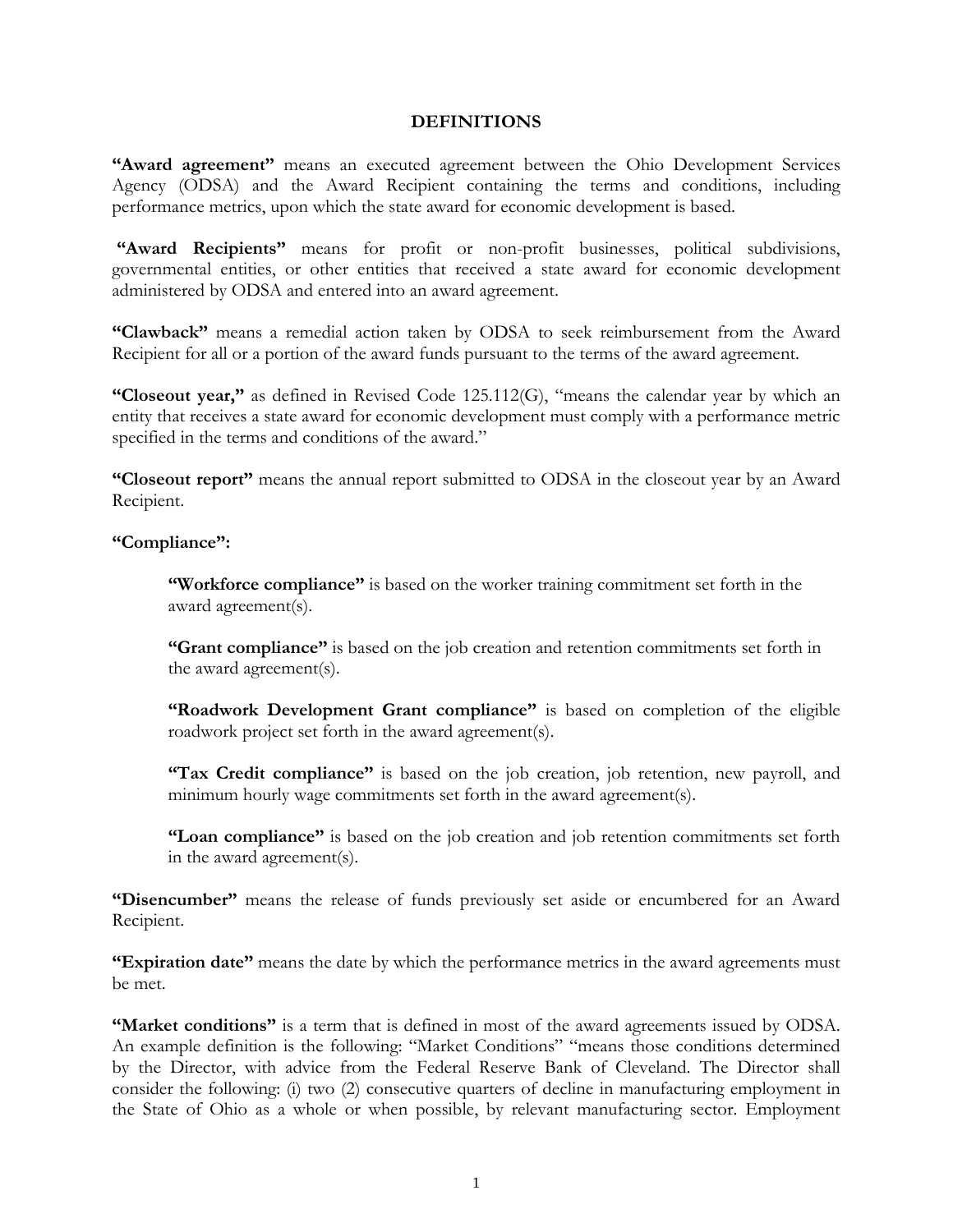figures will be those reported by the Ohio Department of Job and Family Services; (ii) a decline, as a whole or by relevant sector, in 12 of the last 36 months as detailed in the Federal Reserve's National Industrial Production Index; and (iii) a decline within the relevant sector of Standard & Poor's 'Industrial Outlook.'

**"Performance metrics"** means the commitments for training workers, job creation, job retention, minimum hourly wage, capital investment, and other commitments set forth in the award agreements.

**"Performance period"** means the time frame set forth in the award agreement within which an Award Recipient must comply with its performance metrics.

**"Remedial action"** refers to the process for bringing Award Recipients into compliance with commitments made to the state in exchange for taxpayer incentives.

**"State award,"** as defined in Revised Code 125.112(A)(3)(a), "means a contract awarded by the state costing over twenty-five thousand dollars."

"State award for economic development," as defined in Revised Code 125.112(G), "means state financial assistance and expenditure in any of the following forms: grants, subgrants, loans, awards, cooperative agreements, or other similar and related forms of financial assistance and contracts, subcontracts, purchase orders, task orders, delivery orders, or other similar and related transactions."

**"Substantially compliant"** means attainment of 90 percent of the performance metrics set forth in an award agreement, using the compliance definitions above.

**"Trigger date"** means the date that an Award Recipient begins working toward achieving the performance metrics set forth in the award agreement. The trigger date is used to calculate the expiration date and the closeout year.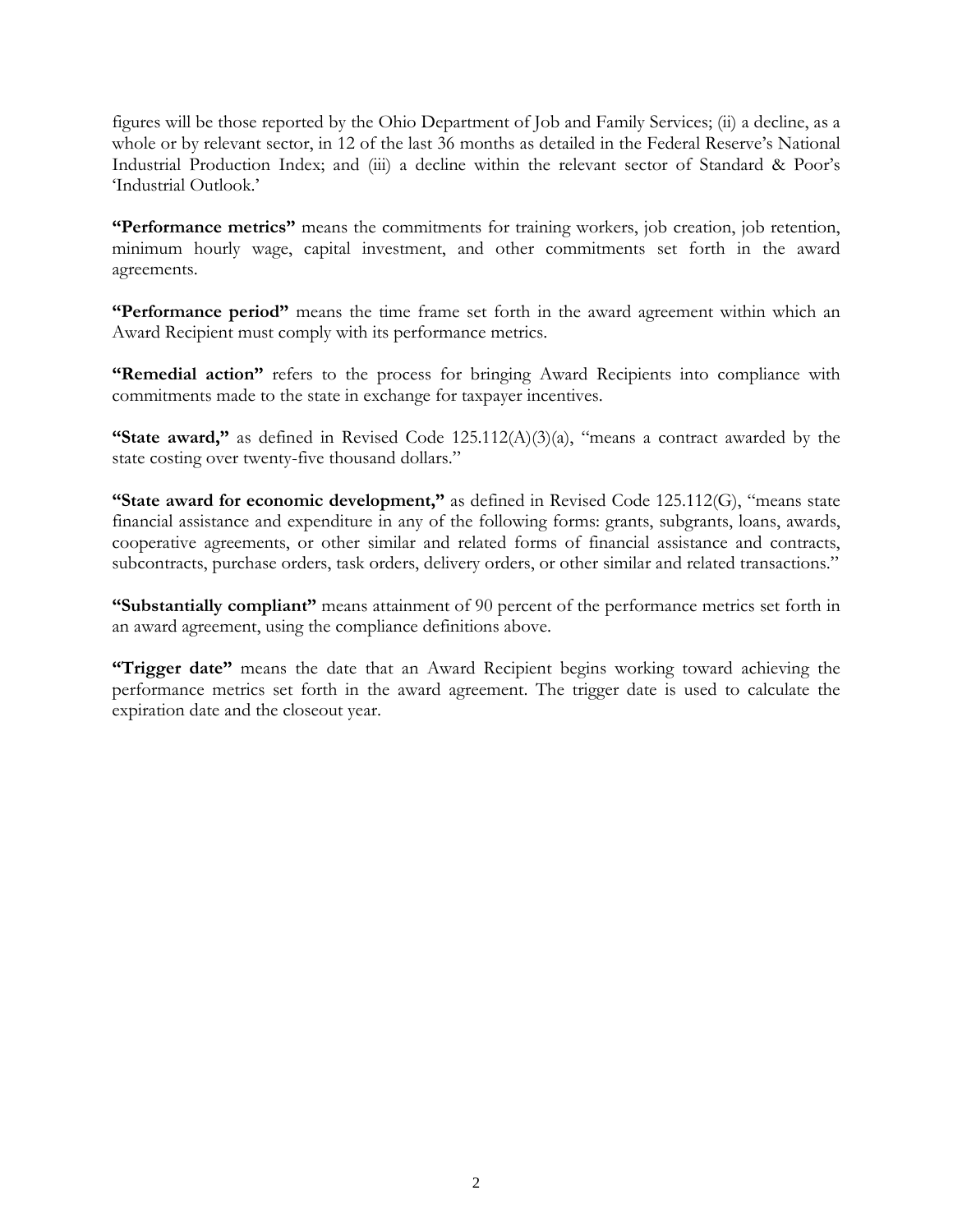#### **EXECUTIVE SUMMARY**

Pursuant to Section 125.112(G) of the Ohio Revised Code, a statute enacted by the 127th General Assembly as part of Am. Sub. H.B. 420 and amended by the 131st General Assembly, the Ohio Attorney General's office (AGO) conducted a two-phase review of state awards for economic development having a 2017 closeout year. The review was performed to determine the level of compliance of Award Recipients with the terms and conditions, including certain performance metrics, of state awards for economic development administered by the Ohio Development Services Agency (ODSA).

ODSA offers economic development incentives through a variety of programs, but the state awards for economic development reviewed here fall into four main categories: Workforce Awards; Grants; Tax Credits; and Loans. In a typical award agreement, an Award Recipient must pledge to achieve some combination of specified performance metrics by the end of a specified performance period. These metrics include creating or retaining jobs, training workers, and/or maintaining a certain employee hourly wage. Pursuant to the award agreement, an Award Recipient must file annual reports informing ODSA of its progress in meeting the performance metrics set forth in their award agreement, and must also file a closeout report with ODSA at the end of its performance period.

Phase one of the review was an information-gathering phase in which the AGO requested and received files from ODSA for all state awards for economic development with a performance period ending in calendar year 2017. These files typically included the award agreement and any amendments, documentation of disbursement of funds or receipt of tax credits, documentation of any disencumbered award funds, and the 2017 closeout report if filed by the Award Recipient. ODSA identified 188 awards as having performance periods ending in calendar year 2017. ODSA then determined two (2) awards did not have a 2017 closeout. The AGO received 186 in-scope award files from ODSA.

In phase two of the review, the AGO conducted its compliance review of the award files received. The AGO examined the award files to determine the level of compliance of Award Recipients with the terms and conditions of their economic development award agreements. All non-compliant results were then shared with ODSA. The AGO also requested the results of ODSA's compliance determination for each award and what remedial action, if any, has been taken with respect to non-compliant Award Recipients.

Of the 186 in-scope award files, Award Recipients receiving 145 awards substantially complied (met at least 90 percent of the commitments) with the terms and conditions of their award agreements, while Award Recipients receiving 41 awards did not comply. This represents an overall compliance rate of 78 percent. The following is a breakdown of the compliance rates for each award category and the specific award programs within those categories.<sup>[1](#page-5-0)</sup>

<span id="page-5-0"></span><sup>1</sup> See Appendix 1 for previous years' compliance rates.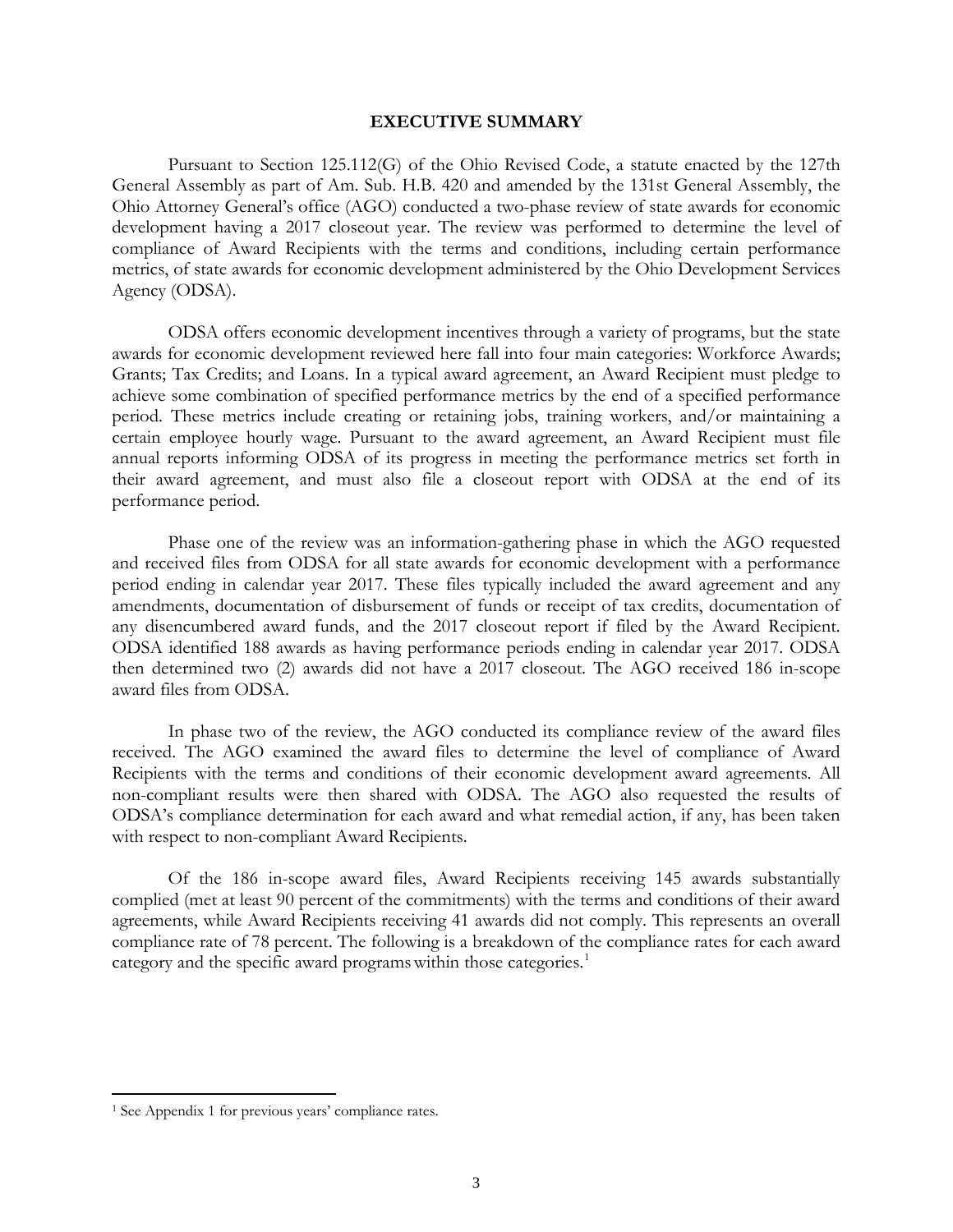# **Compliance Rates**

| <b>Overall Compliance Rate</b>                | 78%      | (145/186) |
|-----------------------------------------------|----------|-----------|
| <b>Workforce Compliance Rate</b><br>$\bullet$ | $100\%$  | (3/3)     |
| Workforce Training Grant<br>O                 | 100%     | (2/2)     |
| Ohio Workforce Guarantee<br>$\circ$           | 100%     | (1/1)     |
| <b>Grant Compliance Rate</b>                  | 100%     | (42/42)   |
| Rapid Outreach<br>O                           | $100\%$  | (4/4)     |
| Roadwork Development<br>O                     | 100%     | (32/32)   |
| <b>Economic Development Contingency</b><br>O  | 100%     | (4/4)     |
| <b>Business Investment</b><br>$\circ$         | 100%     | (2/2)     |
| Tax Credit Compliance Rate<br>$\bullet$       | $75.5\%$ | (71/94)   |
| Job Creation Tax Credit<br>$\circ$            | 75.5%    | (71/94)   |
| <b>Loan Compliance Rate</b>                   | 61.7%    | (29/47)   |
| 166 Direct<br>$\circ$                         | $63.6\%$ | (7/11)    |
| Regional 166 Direct<br>O                      | 83.3%    | (10/12)   |
| Research & Development Investment<br>O        | 60%      | (3/5)     |
| Innovation Ohio Loan<br>$\circ$               | $11.1\%$ | (1/9)     |
| Ohio Enterprise Bond Fund<br>$\circ$          | 85.7%    | (6/7)     |
| Logistics & Distribution<br>O                 | 100%     | (2/2)     |
| Minority Business Direct Fund<br>O            | $0\%$    |           |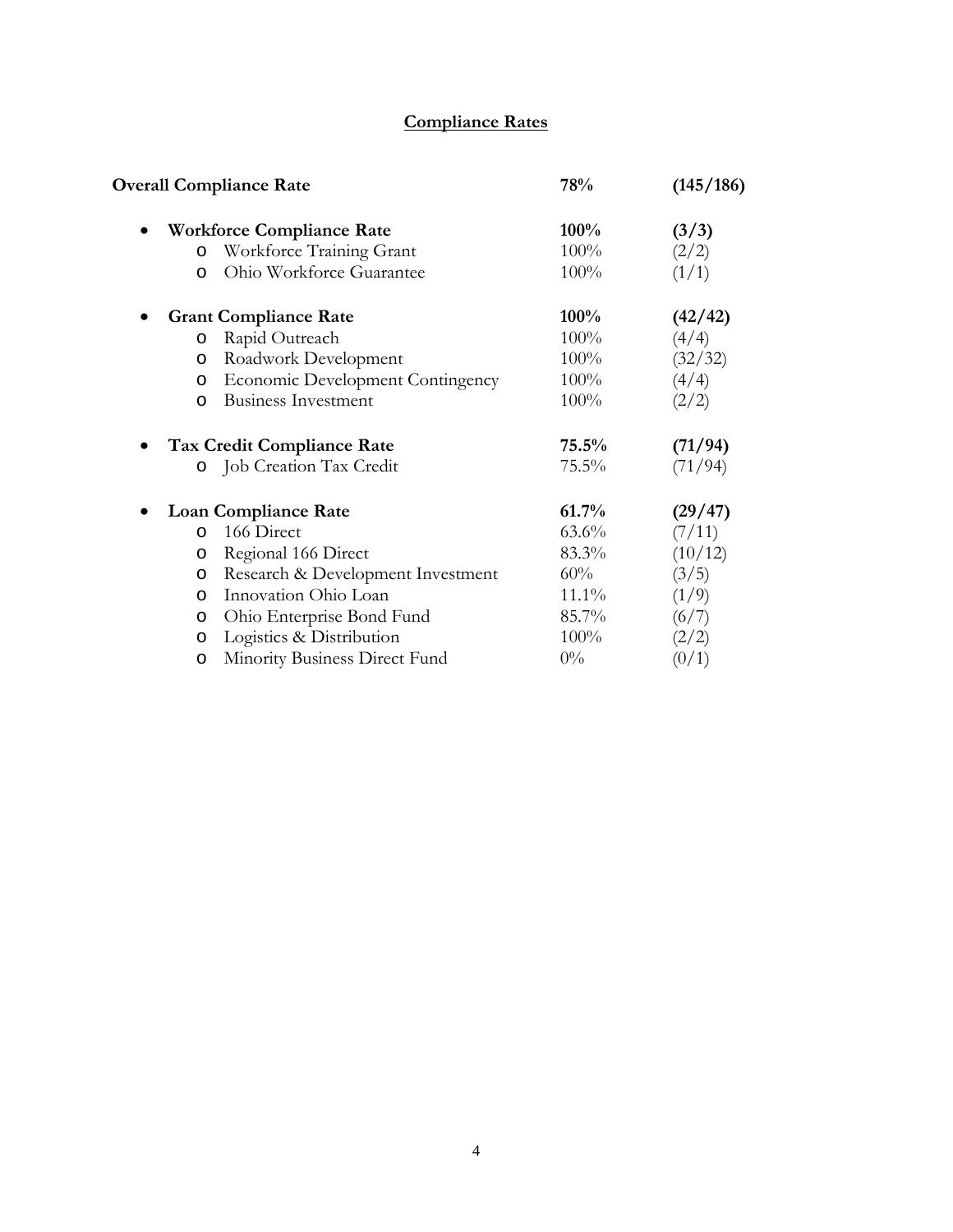#### **BACKGROUND**

In December 2008, the  $127<sup>th</sup>$  General Assembly enacted Section 125.112 of the Revised Code as part of Am. Sub. H.B. 420. The purpose of this statute was to "establish … a new regime for providing information to the public regarding state awards and grants made to any entity by an agency of the state."<sup>[2](#page-7-0)</sup> With respect to state awards for economic development, R.C. 125.112(G) requires the Ohio Attorney General to: (1) determine the compliance of Award Recipients with the terms and conditions, including performance metrics, if any, of the awards they receive at the end of the closeout year; and (2) report annually to the General Assembly regarding the level of compliance of such Award Recipients with the terms and conditions of their award agreements.<sup>[3](#page-7-1)</sup> When determined to be appropriate and to the extent that an Award Recipient of a state award for economic development does not comply with a performance metric that is specified in the terms and conditions of the award agreement, the statute gives the Attorney General the authority to pursue such remedies and recoveries against and from that Award Recipient as are available by law.<sup>4</sup>

State awards for economic development are awarded and administered by ODSA. Each year, ODSA offers economic development incentives to Ohio entities for the purposes of expanding commerce in the state, attracting new businesses to Ohio, retaining existing jobs, and training workers with new skills.

Every award agreement designates a date when the Award Recipient is obligated to begin working toward the performance metrics set forth in the agreement and a time frame for when the performance metrics are expected to be met. Most award agreements require the submission of a closeout report within a certain number of days after the expiration date. Therefore, some Award Recipients with an expiration date late in the calendar year have until the beginning of the following calendar year to submit their closeout reports.

This AGO report focuses on Award Recipients that received awards with a 2017 closeout year as determined by the award agreement. In order to make a compliance determination, the AGO compared the Award Recipients' commitments for job creation, job retention, payroll, and workforce training with the actual results documented in the closeout reports submitted by most Award Recipients. Failure to submit a closeout report resulted in a non-compliance determination.

It should be noted that most award agreements allow the Director of ODSA to consider "market conditions" when making a determination as to whether or not to seek reimbursement of grant or loan funds from the Award Recipient upon its failure to meet the performance metrics set forth in the award agreement. This language typically reads as follows: "If Grantee fails to create and/or retain…the total estimated full-time jobs as stated in this Agreement or fails to maintain the above-referenced employment levels during the Term of the Agreement, for reasons other than Market Conditions, as defined in this Agreement, Grantor may require Grantee to reimburse Grantor…." The "market conditions" to be considered pursuant to the award agreements include

<span id="page-7-0"></span><sup>2</sup> Legislative Service Commission, *Final Analysis: Am. Sub. H.B. 420, 127th General Assembly, As Passed by the General Assembly* (2008), pg. 10, available at https://www.lsc.ohio.gov/documents/gaDocuments/analyses127/08-hb420- 127.pdf (accessed Nov. 14, 2017).

<span id="page-7-1"></span><sup>&</sup>lt;sup>3</sup> R.C. 125.112(G) was amended by the 131<sup>st</sup> General Assembly in 2015. Prior language required the Attorney General to "monitor" the compliance of Award Recipients with the terms and conditions, including performance metrics, if any, of the awards they receive.

<span id="page-7-2"></span><sup>4</sup> R.C. 125.112(G).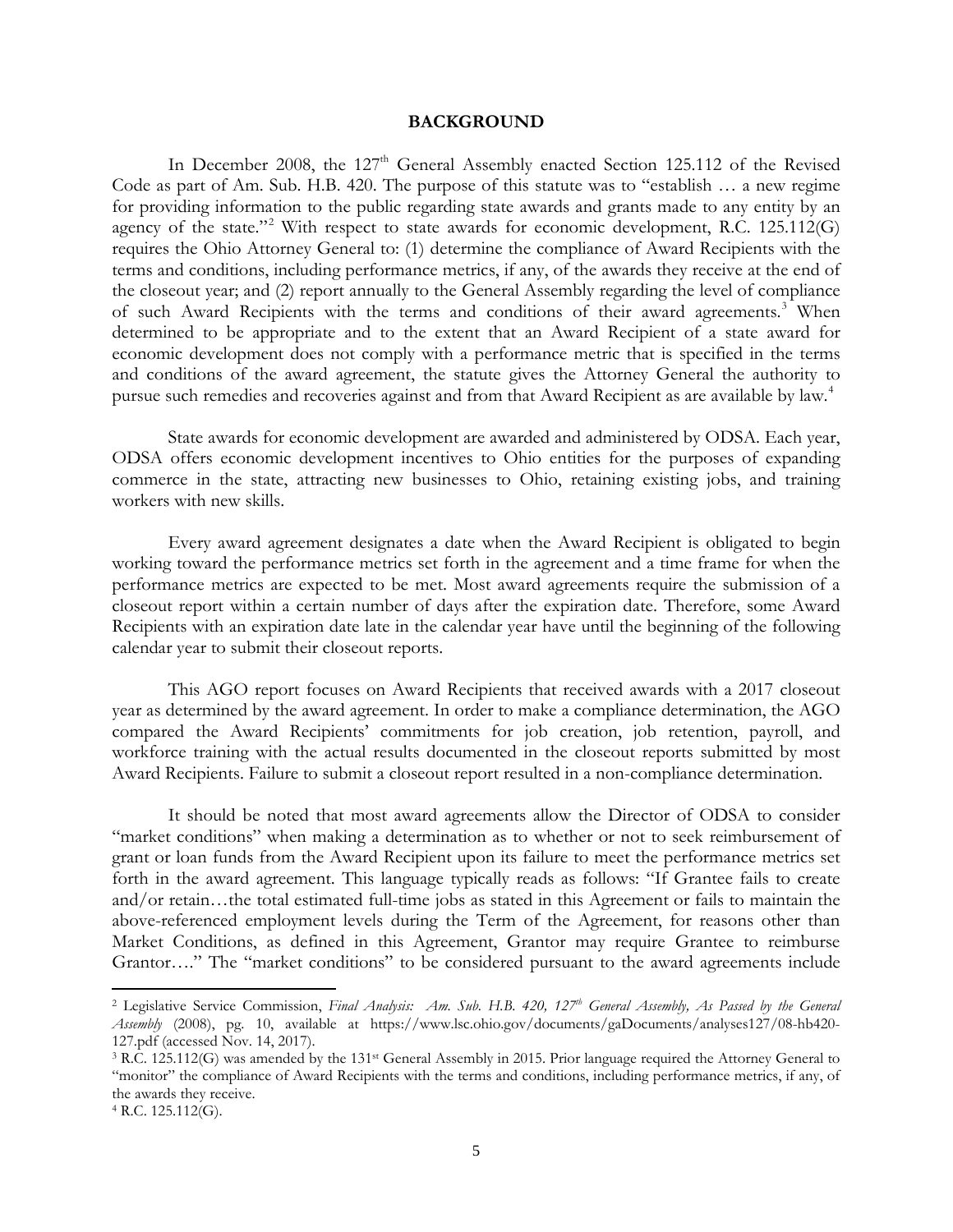items such as employment figures as reported by the Ohio Department of Job and Family Services and any decline in a relevant economic sector as set forth by the Federal Reserve Bank.

State awards for economic development issued by ODSA fall into four main categories: Workforce Awards; Grants; Tax Credits; and Loans. Set forth below are brief descriptions of each award type, the performance metrics found in the award agreements, how the closeout year is calculated, how compliance is determined, and possible remedial actions in the event of noncompliance with the performance metrics.

Workforce Awards: Generally, a Workforce Award provides an Award Recipient with a grant to offset the cost of training its workers in a new skill in exchange for its promise to train a specified number of workers within a designated period of time, usually between one and two years. Award Recipients of Workforce awards, in addition to training a specified number of existing workers, usually pledge to create or retain the number of jobs set forth in the agreement, and must submit a closeout report to ODSA within 45 days (in most cases) after the training completion date set forth in the award agreement. Some agreements contain other performance metrics such as a capital investment commitment, a minimum hourly wage commitment, and a requirement to maintain operations for a set period of time. As a matter of practice, ODSA monitors these additional metrics but does not use them for the purpose of determining substantial compliance. If an Award Recipient fails to meet its obligations under the award agreement, ODSA may, among other remedial actions, reduce the rate at which it will reimburse the Award Recipient for its training expenses. The AGO determined compliance based on the number of workers trained, which is consistent with ODSA practices.

Grants: A typical Grant Award helps an Award Recipient offset the cost of undertaking an eligible project for business expansion, infrastructure improvements and/or equipment and machinery purchases in exchange for its promises to create and/or retain a specified number of jobs within three years after the date of project completion, and submit annual progress reports plus a closeout report to ODSA. The project completion date is defined in the agreement. Grant funds are typically given as reimbursement for approved project expenditures after ODSA receives evidence of those expenditures from the Award Recipient. The final disbursement of funds is therefore likely to be proximate in time to the actual project completion date. In addition to the job creation and retention commitments, some Grant Award agreements contain other performance metrics such as capital investment, minimum hourly wage, and maintenance of operations commitments. ODSA monitors these additional metrics but does not use them for the purpose of determining substantial compliance. Job retention and/or creation are secondary goals of the Roadwork Development Grants and are not used to determine compliance. If an Award Recipient fails to meet its obligations set forth in the award agreement, ODSA may, among other remedial actions, attempt to "clawback" funds previously disbursed. For purposes of this report, the AGO calculated expiration dates and the corresponding closeout year, as well as determined compliance based on job creation and job retention commitments, consistent with ODSA practices. The AGO determined compliance for Roadwork Development Grants based on completion of the eligible roadwork project, consistent with the terms of the award agreement and ODSA practices.

Tax Credits: Typically, a Tax Credit Award from the Ohio Tax Credit Authority (TCA) enables an Award Recipient that is acquiring a facility, upgrading a facility, or expanding its business to claim a credit against state tax liability in exchange for its promises to: (1) create and/or retain jobs within three years of the date the new or upgraded facility begins operating ("initial operations date") or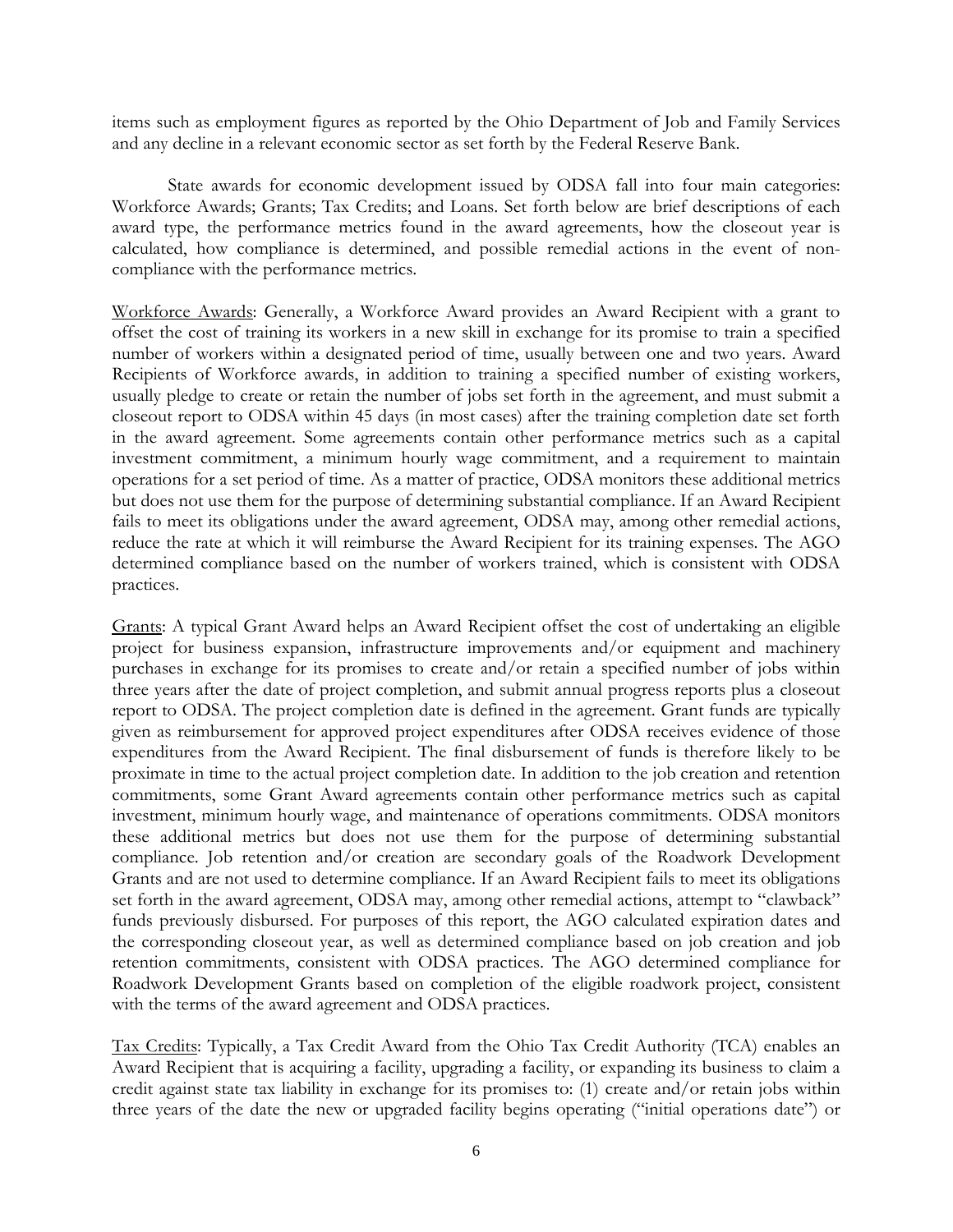within three years of the tax credit effective date, depending on when the TCA approved the tax credit; (2) generate new payroll within three years of the initial operations date; (3) maintain \$660,000 of new payroll throughout the term of the agreement; (4) pay its employees a minimum hourly wage of at least 150 percent of the federal minimum wage; (5) create at least 10 jobs throughout the term of the agreement (which extends beyond the performance period for purposes of this review); and (6) maintain operations for the greater of seven years or the term of the tax credit agreement plus three years.<sup>[5](#page-9-0)</sup> Award Recipients must also submit annual progress reports to ODSA. The closeout year is determined using the initial operations date or the tax credit effective date, depending on when the Tax Credit award was approved, or the agreed upon metric evaluation date.<sup>[6](#page-9-1)</sup> Tax Credit awards usually have rates for approved projects between 35 and 55 percent for a period of five to seven years. If a Tax Credit Award Recipient fails to meet its obligations set forth in the award agreement, ODSA may recommend that the TCA terminate the award agreement, reduce the number of years for which the Award Recipient may claim the credit (reduce the term), or reduce the proportional amount an Award Recipient may claim as a credit in its tax filings (reduce the rate), among other recommendations. ODSA may consider market conditions when making this recommendation. The final decision for remedial action lies with the TCA. For purposes of this report, the AGO determined compliance based on job creation, job retention, payroll, and minimum hourly wage commitments, consistent with ODSA practices.<sup>[7](#page-9-2)</sup>

Loans: Typical Loans awarded by ODSA provide Award Recipients with low-interest loans to help finance an eligible project, such as land and building acquisition, expansion, renovation, or equipment purchases, in exchange for the promise to create and/or retain jobs within three years of a trigger date (or by the agreed upon metric evaluation date). These Loan Awards finance a certain percentage, set forth in the Loan agreement, of allowable project costs with loan amounts ranging from less than \$100,000 to \$10,000,000 for Award Recipients willing to commit to creating or preserving jobs in Ohio. The interest rate is fixed (at or below market rates) with terms similar to those of commercial financing. The trigger dates vary among Loan agreements and can be the Loan closing date, the first application date for assistance, the disbursement date, or the project completion date as certified by the Award Recipient. The Loan closing, first application and disbursement dates are readily available to use in calculating the closeout year. In the instances where the project completion date was not certified by the Award Recipient, ODSA generally uses the final disbursement date as the trigger date to determine the closeout year of the award. In addition to job creation and retention commitments, some Loan agreements contain other performance metrics such as capital investment, minimum hourly wage, and maintenance of operations commitments. ODSA monitors these additional metrics but does not use them for the purpose of determining substantial compliance. Loan repayments must be current in order for ODSA to determine a project compliant. Award Recipients must also submit annual progress reports and a closeout report to

<span id="page-9-0"></span><sup>5</sup> The Job Creation Tax Credit law was amended to a withholdings-based program in October 2009. Tax Credit award agreements approved under the old law did not require payroll commitments. Also, under the old law, award agreements included commitments to retain at least 25 employees throughout the term of the agreement and maintain operations at its facility for twice the term of the agreement. The Job Creation Tax Credit law was again amended from a withholdings-based program to a payroll-based program in September 2015.

<span id="page-9-1"></span><sup>6</sup> For agreements approved prior to October 2009 the closeout year is determined using the initial operations date, which is listed in the annual progress reports. The closeout year for agreements approved after October 2009 is determined using the tax credit effective date, which is listed in the agreements, or by the Metric Evaluation date set forth in the agreements.

<span id="page-9-2"></span><sup>7</sup> Only Tax Credit award agreements that include the new payroll requirement described in notes 5 and 6 above are reviewed by ODSA and the AGO for payroll performance.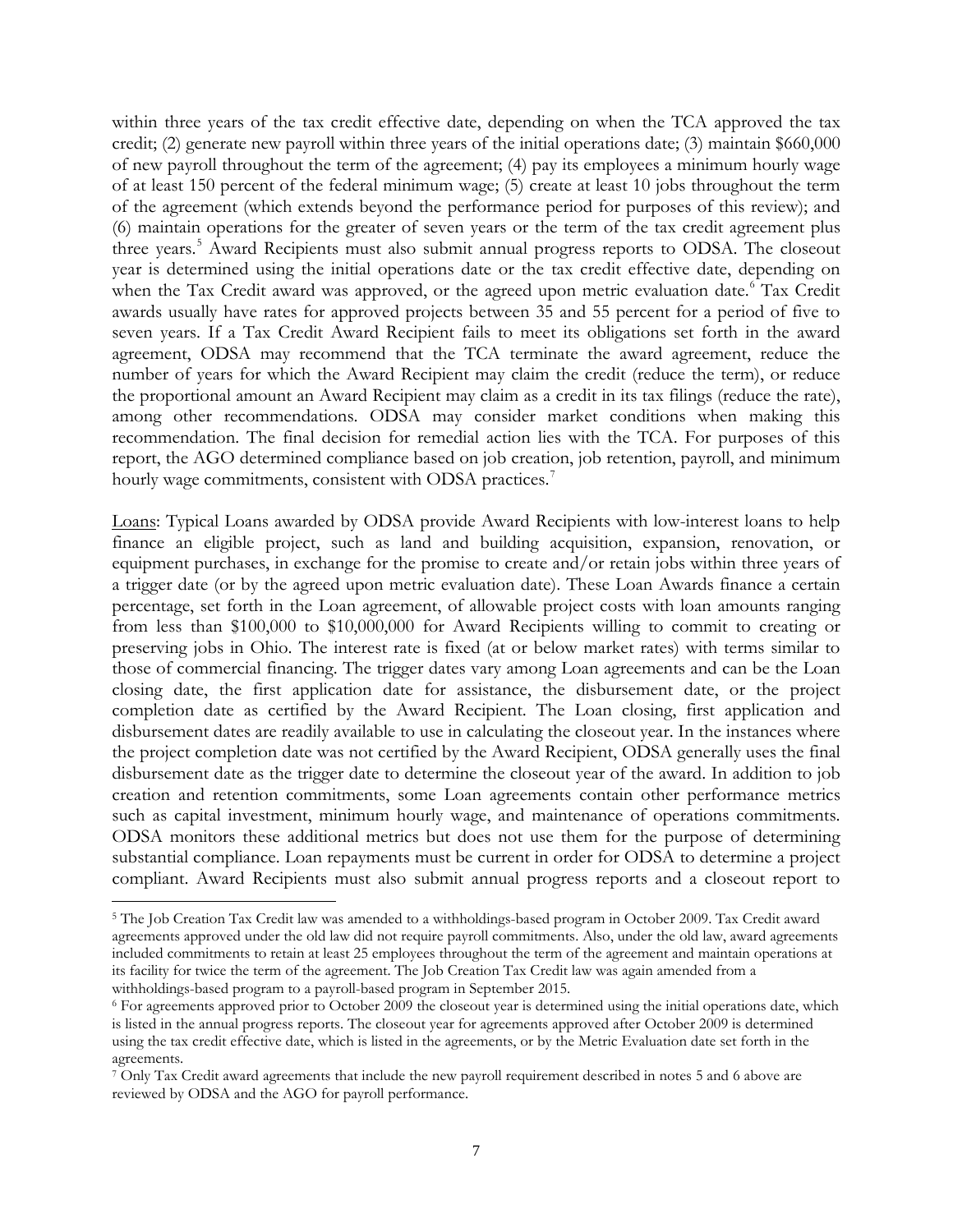ODSA. If an Award Recipient fails to meet its obligations under the Loan agreement, ODSA may increase the interest rate on the outstanding balance of the loan. The AGO determined compliance based on job creation and job retention commitments, consistent with ODSA practices. The AGO did not determine compliance based on payment status of the loans; however, that information is contained herein in Appendix 5.

#### **COMPLIANCE REVIEW METHODOLOGY**

With a view toward maintaining the goals of the previous reports (accuracy, efficiency, and repeatability), and also accomplishing the additional goals of continuing to improve the process of the review and ensuring the AGO is complying with its duties under R.C. 125.112(G), the AGO used a two-phase method for determining Award Recipient compliance for this year's review. In addition, ODSA continues to implement internal improvements to its monitoring and record keeping processes, as described in Appendix 2.

#### Phase One: Data and Information Collection

The first phase of the review was an information-gathering phase in which the AGO requested and received files from ODSA for all state awards for economic development with a performance period ending in calendar year 2017. ODSA identified 188 awards as having performance periods ending in calendar year 2017. ODSA then determined that two (2) award files did not have a 2017 closeout. The AGO received 186 in-scope award files from ODSA.

#### Phase Two: Compliance Evaluation

In the second phase of the review, the AGO conducted a detailed compliance review of the 186 in-scope award files received from ODSA to determine the level of compliance of Award Recipients with the terms and conditions of their award agreements. The award files provided by ODSA typically included the award agreement and any amendments, documentation of disbursement of funds or receipt of tax credits, documentation of any disencumbered award funds, and the 2017 closeout report if filed by the Award Recipient.

This compliance review took place over a six (6) month period and also involved discussions with ODSA to answer any questions the reviewer had or provide any missing documentation needed for the reviews. All non-compliant results were then shared with ODSA. The AGO also requested the results of ODSA's compliance determination for each award and what remedial action, if any, has been taken with respect to non-compliant Award Recipients. The results of the compliance review are set forth in this report.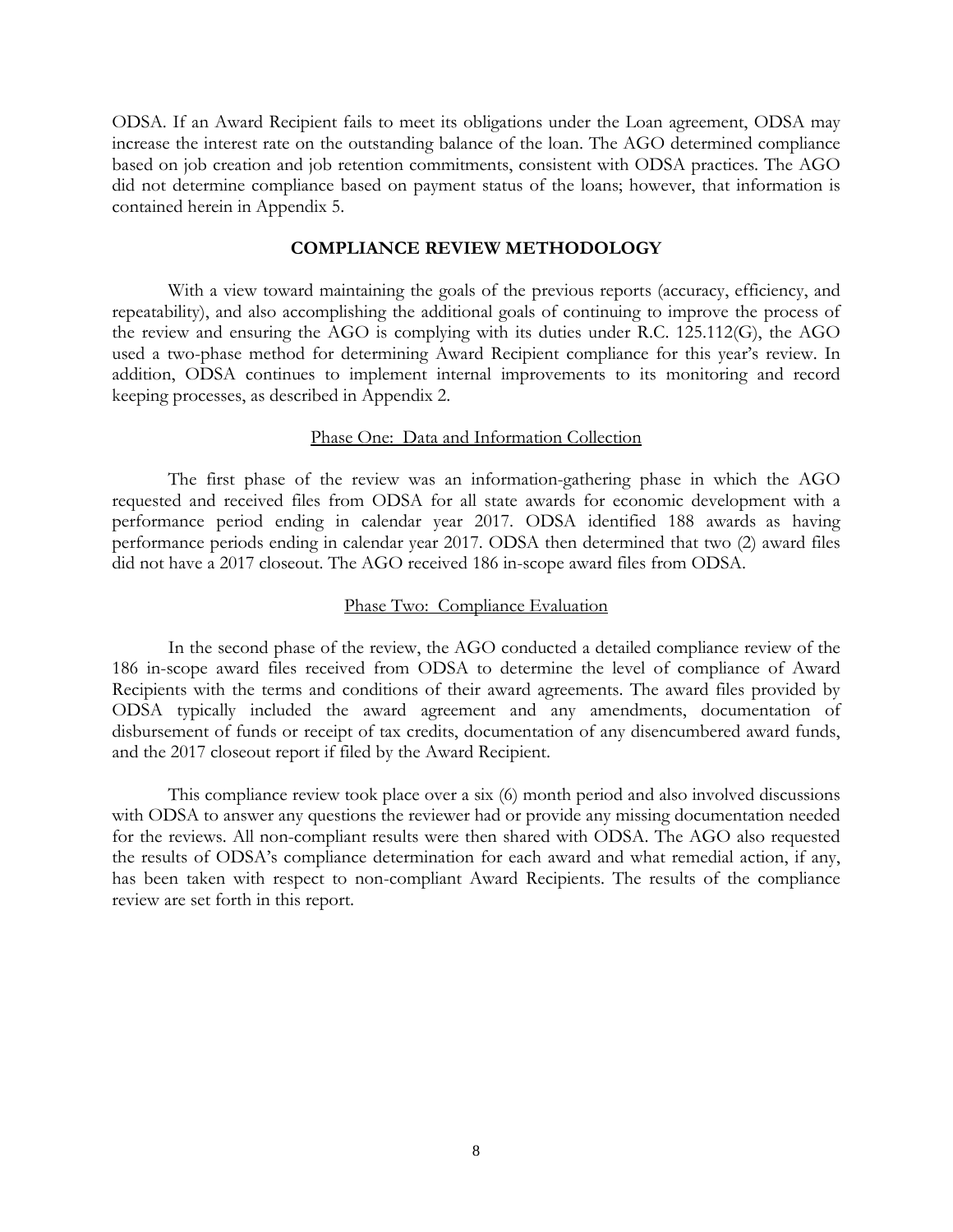### **KEY FINDINGS** All Awards

The AGO reviewed 186 in-scope economic development awards. The AGO determined that Award Recipients receiving 145 awards had substantially complied with the terms and conditions of their award agreements, whereas Award Recipients receiving 41 awards did not comply, representing an overall compliance rate of **78 percent**. This percentage represents "the level of compliance of such entities with the terms and conditions, including any performance metrics, of their state awards for economic development," pursuant to R.C. 125.112(G).

• Figure 1 details the number of 2017 closeout awards by award type:



Figure 2 details the compliance rate by award type:

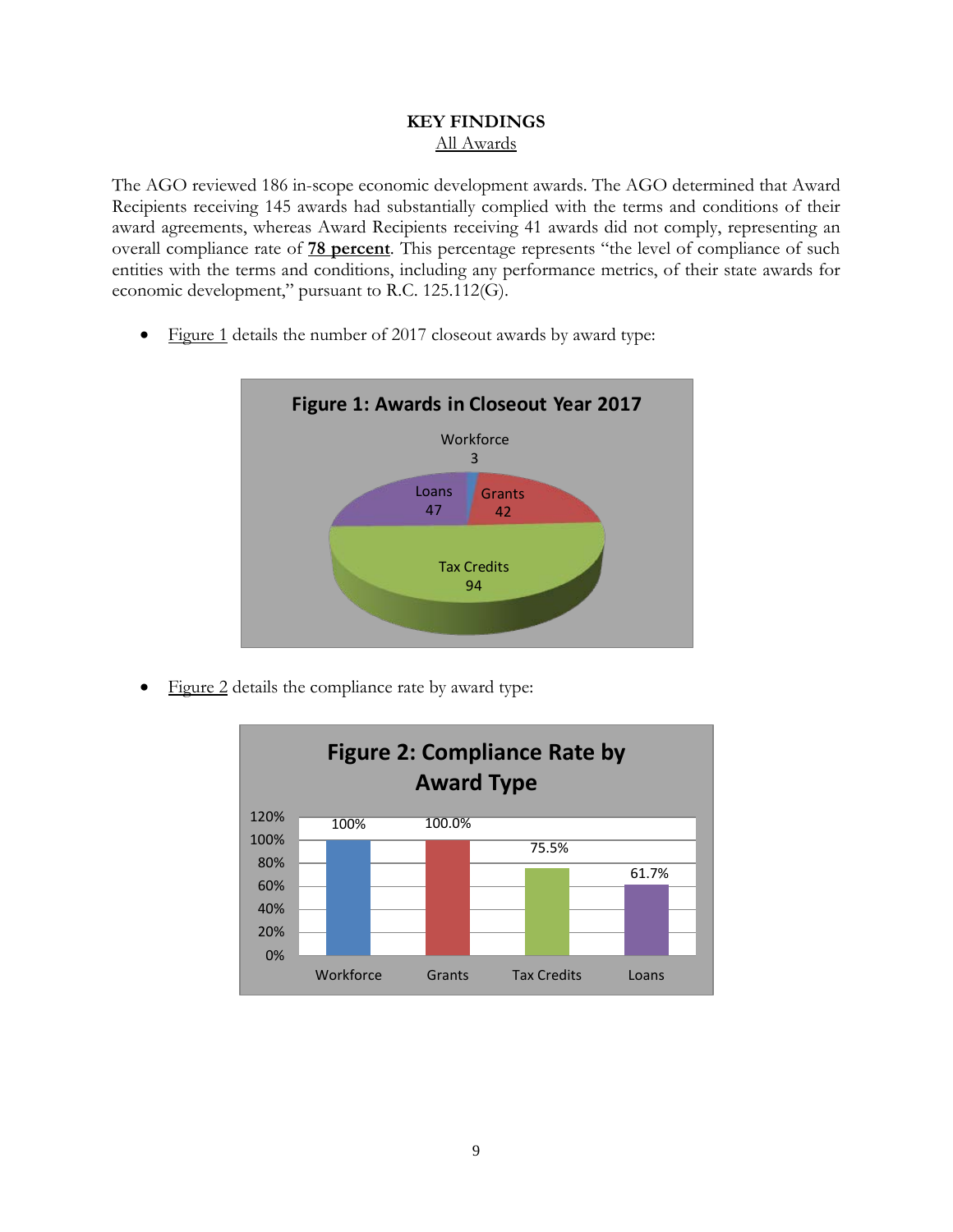### Workforce Awards

Among all active awards administered by ODSA, three Workforce Awards, with a total combined value of \$430,000, had a closeout year of 2017. The AGO determined that all of the Workforce Award Recipients had substantially complied with the terms and conditions of their award agreements, representing an overall Workforce Award compliance rate of **100 percent**.

• Figure 3 details the compliance rate of 2017 closeout Workforce Awards by program type:

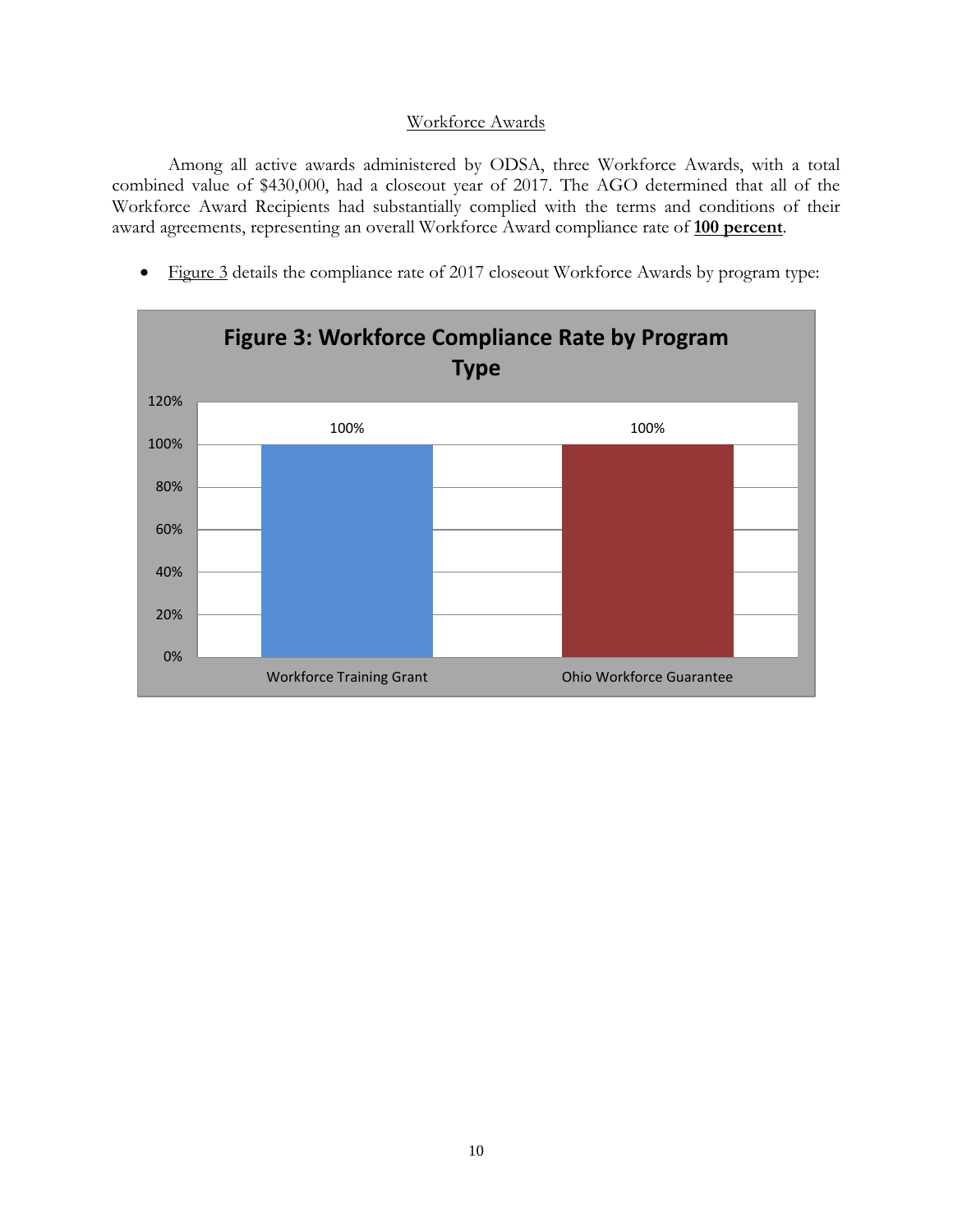### Grant Awards

ODSA awarded 42 Grants with a closeout year of 2017, having a total combined value of \$44.9 million. The AGO determined that all of the Grant Award Recipients had substantially complied with the terms and conditions of their award agreements, representing an overall Grant compliance rate of **100 percent**.

• Figure 4 details the compliance rate of 2017 closeout Grant Awards by program type:

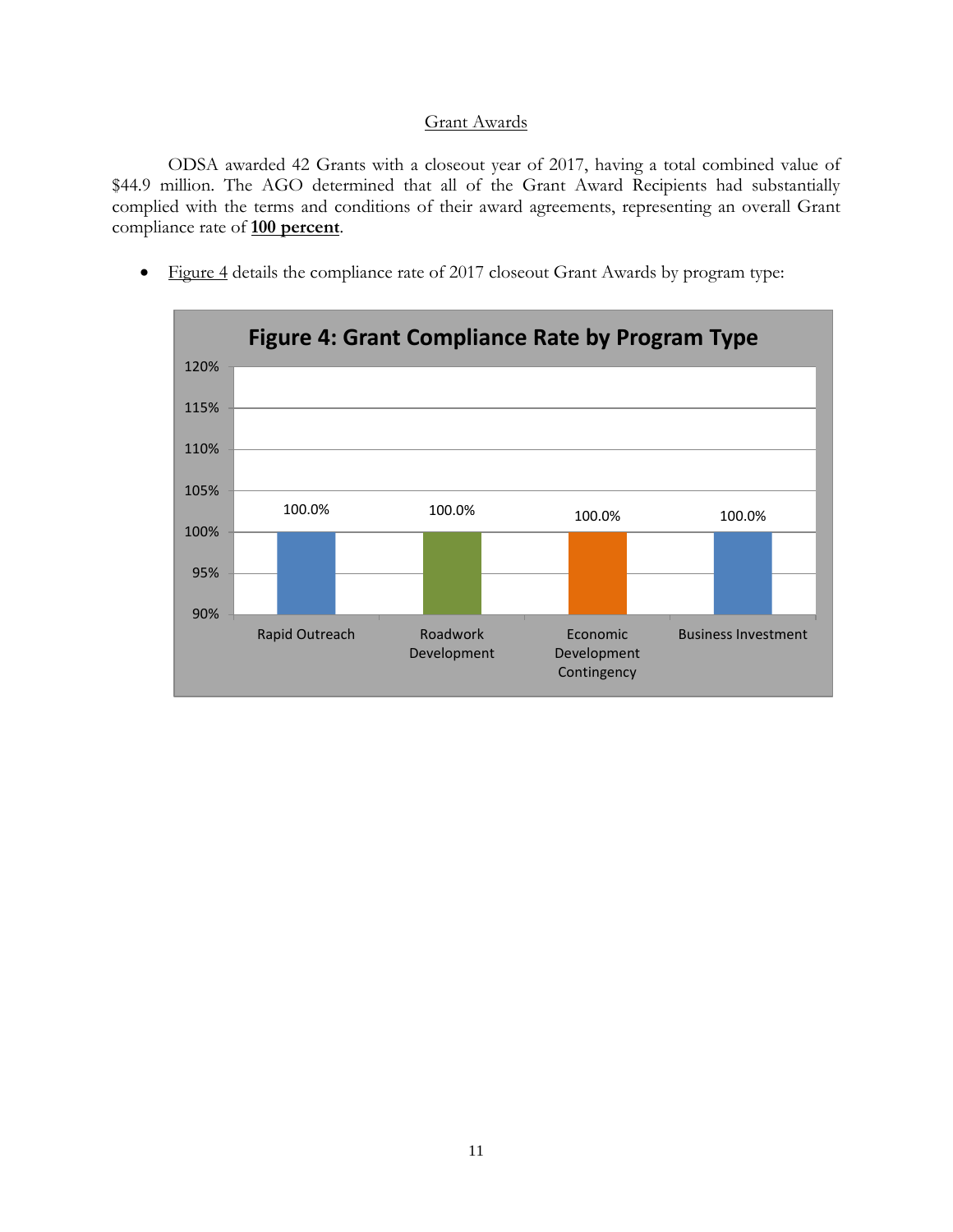### Tax Credit Awards

ODSA maintained 94 Tax Credit Awards with a closeout year of 2017, having a total initial claimed value of \$58.8 million. [8](#page-14-0) The AGO determined that 71 of the Tax Credit Award Recipients had substantially complied with the terms and conditions of their award agreements, and 23 Award Recipients did not comply, resulting in an overall Tax Credit Award compliance rate of **75.5 percent**.

• Figure 5 details the compliance rate of 2017 closeout Tax Credit Awards by program type:



A list of Award Recipients that did not comply with the terms and conditions, including certain performance metrics, of their Tax Credit Award agreements, as well as the reasons for noncompliance and any remedial actions being taken by ODSA, are attached as Appendix 3.

<span id="page-14-0"></span><sup>8</sup> Only Tax Certificates that were provided by ODSA up to July 27, 2018 were reviewed. Additional Tax Certificates issued in 2018 may increase this value.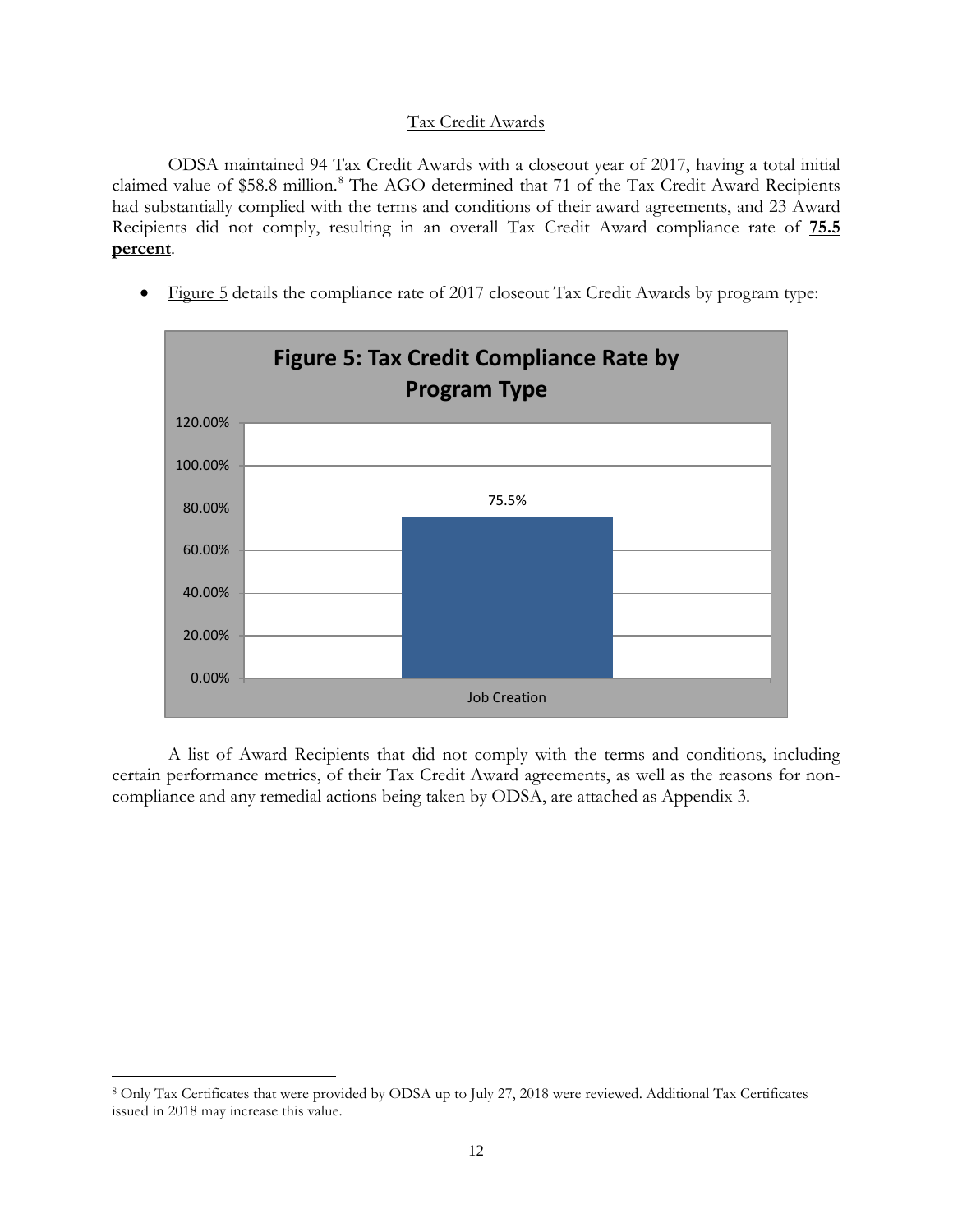#### Loan Awards

ODSA awarded 47 Loans with a closeout year of 2017, having a total combined value of \$102.3 million. The AGO determined that 29 of the Loan Award Recipients had substantially complied with the terms and conditions of their award agreements, specifically the job creation and job retention commitments, and 18 Loan Award Recipients did not comply, representing an overall Loan compliance rate of **61.7 percent**.

• Figure 6 details the compliance rate of 2017 closeout Loan Awards by program type:



A list of Award Recipients that did not comply with the terms and conditions, including certain performance metrics, of their Loan Award agreements, as well as the reasons for noncompliance and any remedial actions being taken by ODSA, are attached as Appendix 4.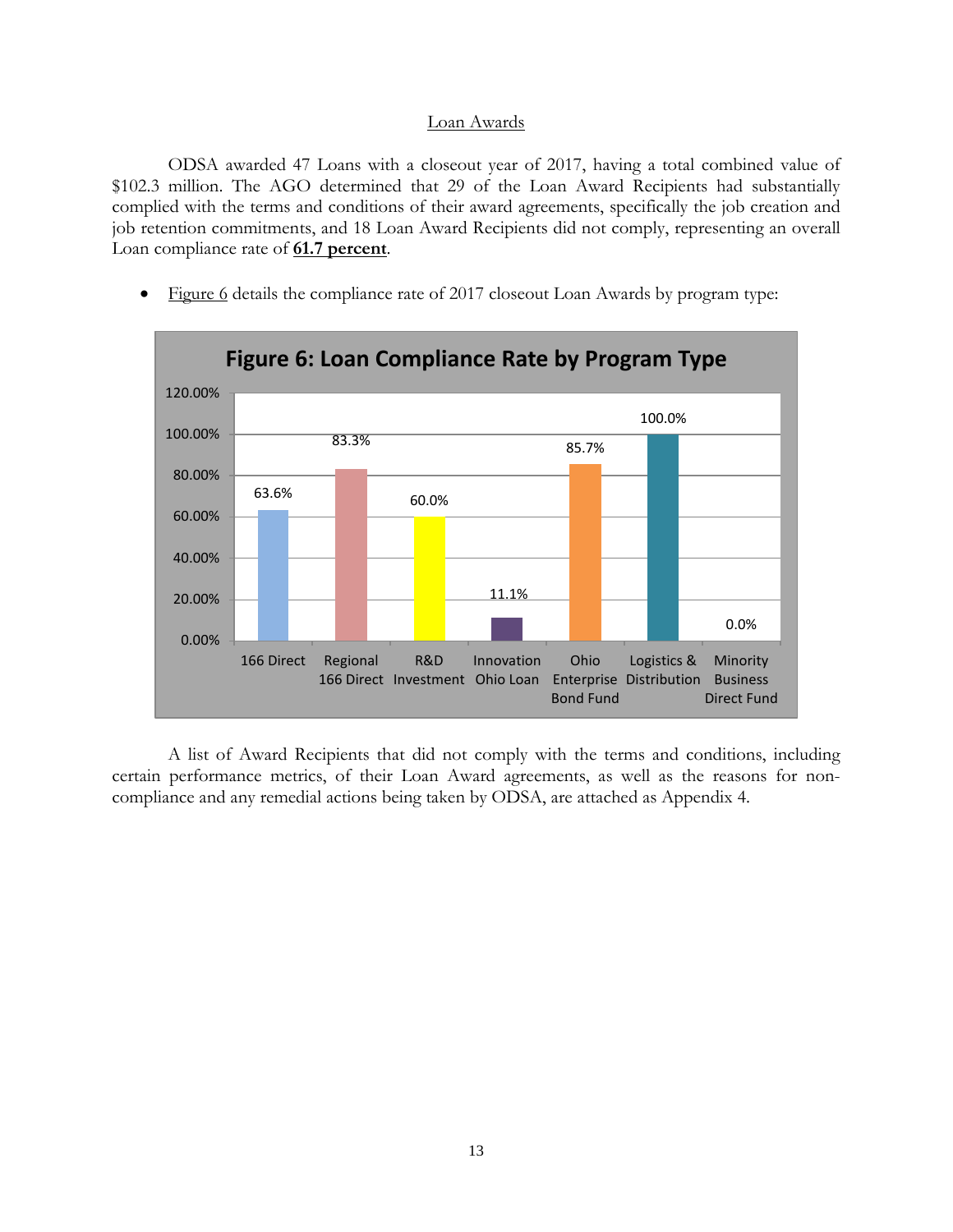

**Appendix 1: Previous Years' Compliance Rates**

**2017 Compliance Rates**

| 78.3%    | (213/272) |  |
|----------|-----------|--|
| 100%     | (11/11)   |  |
| 100%     | (10/10)   |  |
| 100%     | (1/1)     |  |
| 89.4%    | (110/123) |  |
| 80%      | (36/45)   |  |
| $100\%$  | (58/58)   |  |
| 84.2%    | (16/19)   |  |
| $0\%$    | (0/1)     |  |
| 68.1%    | (62/91)   |  |
| 67%      | (59/88)   |  |
| 100%     | (3/3)     |  |
| 63.8%    | (30/47)   |  |
| 66.7%    | (6/9)     |  |
| 94.4%    | (17/18)   |  |
| 50%      | (2/4)     |  |
| $16.7\%$ | (2/12)    |  |
| 100%     | (2/2)     |  |
| 50%      | (1/2)     |  |
|          |           |  |

<span id="page-16-0"></span><sup>&</sup>lt;sup>9</sup> The Workforce compliance rate includes four (4) Award Recipients who trained fewer workers than promised and were therefore reimbursed proportionally to the number of workers trained.

<span id="page-16-1"></span><sup>10</sup> Job Retention Tax Credits do not have a closeout year for performance commitments. See note 11 on page 8.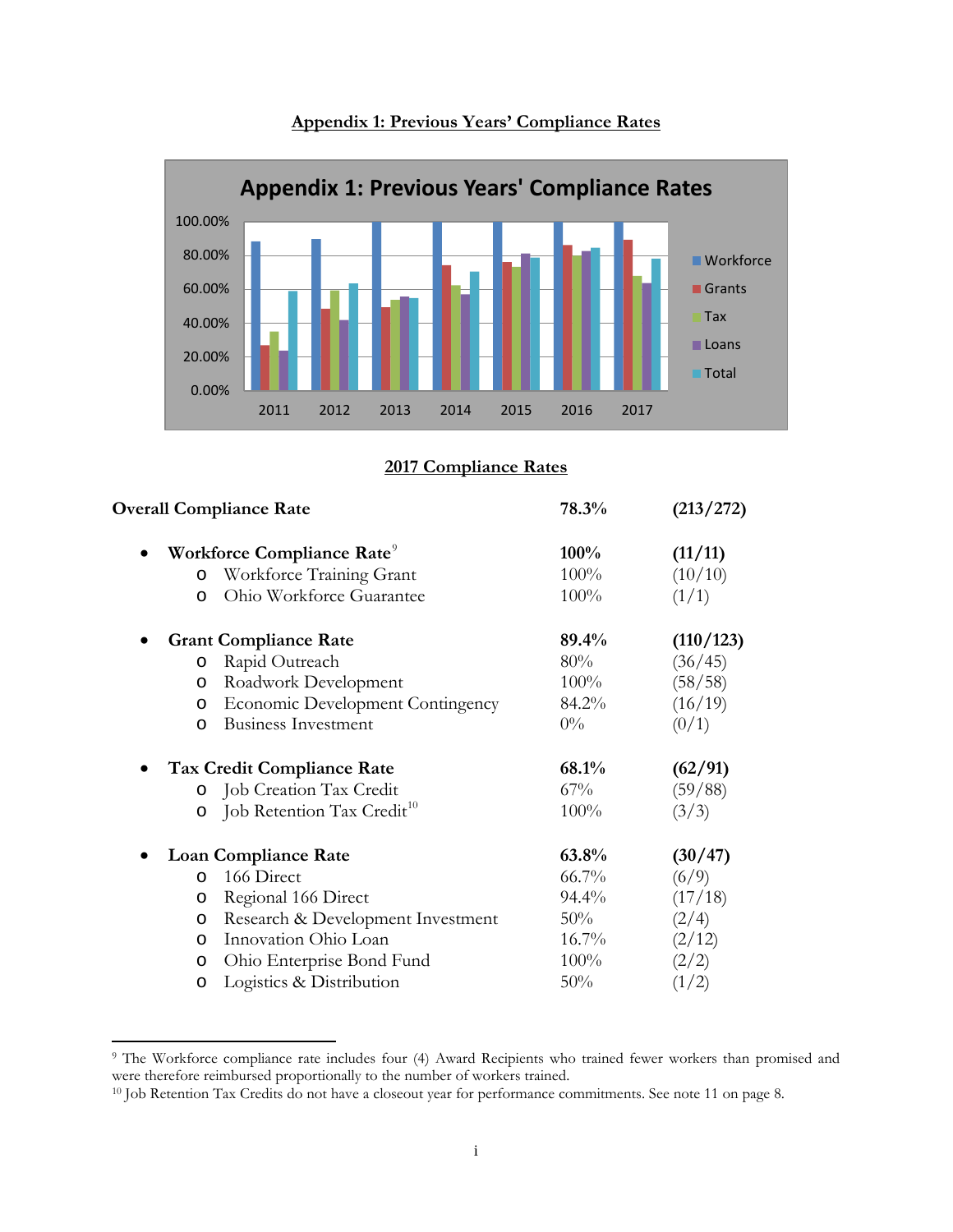# **2016 Report Compliance Rates**

|         | <b>Overall Compliance Rate</b>          | 84.8%   | (279/329) |  |
|---------|-----------------------------------------|---------|-----------|--|
|         | Workforce Compliance Rate <sup>11</sup> | 100%    | (33/33)   |  |
| $\circ$ | Workforce Training Grant                | 100%    | (20/20)   |  |
| O       | Ohio Workforce Guarantee                | 100%    | (13/13)   |  |
|         | <b>Grant Compliance Rate</b>            | 86.3%   | (101/117) |  |
| O       | Rapid Outreach                          | 75%     | (39/52)   |  |
| O       | Roadwork Development                    | 100%    | (41/41)   |  |
| O       | <b>Economic Development Contingency</b> | 88.9%   | (16/18)   |  |
| O       | <b>Business Investment</b>              | 83.3%   | (5/6)     |  |
|         | <b>Tax Credit Compliance Rate</b>       | 80%     | (92/115)  |  |
| O       | Job Creation Tax Credit                 | 79.6%   | (90/113)  |  |
| O       | Job Retention Tax Credit <sup>12</sup>  | 100%    | (2/2)     |  |
|         | <b>Loan Compliance Rate</b>             | 82.8%   | (53/64)   |  |
| O       | 166 Direct                              | 77.8%   | (14/18)   |  |
| O       | Regional 166 Direct                     | 95.7%   | (22/23)   |  |
| O       | Research & Development Investment       | 100%    | (4/4)     |  |
| O       | Innovation Ohio Loan                    | 33.3%   | (3/9)     |  |
| O       | Ohio Enterprise Bond Fund               | 100%    | (5/5)     |  |
| $\circ$ | Minority Business Direct Fund           | 100%    | (1/1)     |  |
| O       | Logistics & Distribution                | 100%    | (4/4)     |  |
|         | 2015 Report Compliance Rates            |         |           |  |
|         | <b>Overall Compliance Rate</b>          | 78.9%   | (269/341) |  |
|         | Workforce Compliance Rate <sup>13</sup> | 100%    | (43/43)   |  |
| O       | WTG Workforce Training                  | 100%    | (23/23)   |  |
| O       | Ohio Investment in Training             | 100%    | (1/1)     |  |
| O       | Ohio Workforce Guarantee                | $100\%$ | (19/19)   |  |
|         | <b>Grant Compliance Rate</b>            | 76.3%   | (58/76)   |  |
| $\circ$ | Rapid Outreach                          | 65%     | (26/40)   |  |
| O       | Roadwork Development                    | 92%     | (23/25)   |  |
| O       | Economic Development Contingency        | 81.8%   | (9/11)    |  |

<span id="page-17-0"></span><sup>&</sup>lt;sup>11</sup> The Workforce compliance rate includes four (4) Award Recipients who trained fewer workers than promised and were therefore reimbursed proportionally to the number of workers trained.<br><sup>12</sup> Job Retention Tax Credits do not have a closeout year for performance commitments.

<span id="page-17-2"></span><span id="page-17-1"></span><sup>&</sup>lt;sup>13</sup> The Workforce compliance rate includes two (2) Award Recipients who trained fewer workers than promised and were therefore reimbursed proportionally to the number of workers trained.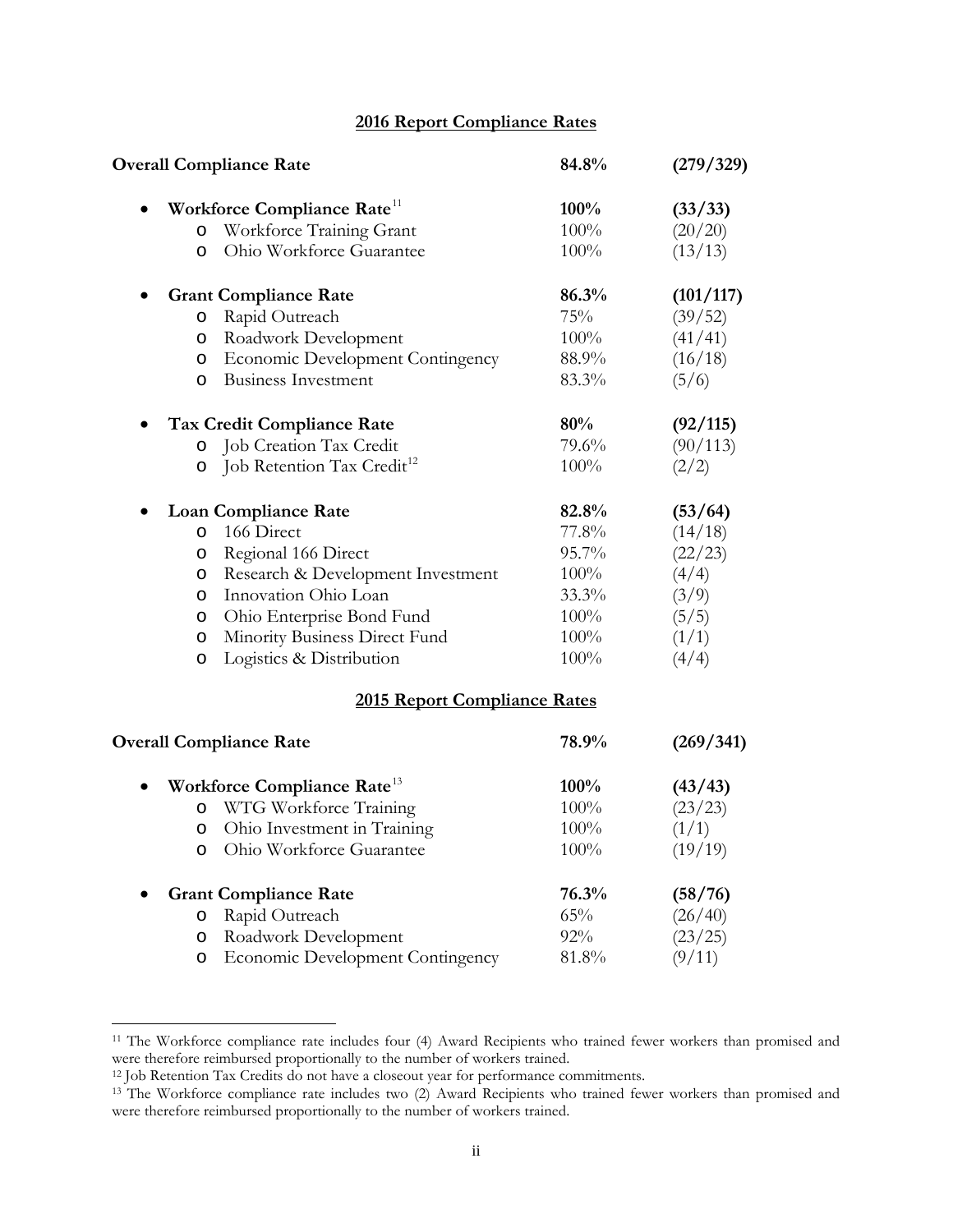|                    | <b>Tax Credit Compliance Rate</b>                                 | 73.4%         | (116/158)          |
|--------------------|-------------------------------------------------------------------|---------------|--------------------|
| $\circ$<br>$\circ$ | Job Creation Tax Credit<br>Job Retention Tax Credit <sup>14</sup> | 71.8%<br>100% | (107/149)<br>(9/9) |
|                    | <b>Loan Compliance Rate</b>                                       | 81.3%         | (52/64)            |
| $\circ$            | 166 Direct                                                        | 76.9%         | (10/13)            |
| $\circ$            | Regional 166 Direct                                               | 92.6%         | (25/27)            |
| O                  | Research & Development Investment                                 | 100%          | (2/2)              |
| O                  | Innovation Ohio Loan                                              | 55.6%         | (5/9)              |
| O                  | Ohio Enterprise Bond Fund                                         | 83.3%         | (5/6)              |
| O                  | Minority Business Direct Fund                                     | 33.3%         | (1/3)              |
| O                  | Logistics & Distribution                                          | 100%          | (4/4)              |
|                    | <b>2014 Report Compliance Rates</b>                               |               |                    |
|                    | <b>Overall Compliance Rate</b>                                    | 70.6%         | (180/255)          |
|                    | Workforce Compliance Rate <sup>15</sup>                           | 100%          | (49/49)            |
| O                  | Appalachian Training Investment                                   | 100%          | (8/8)              |
| O                  | Legacy-Ohio Workforce Guarantee                                   | 100%          | (1/1)              |
| O                  | Ohio Workforce Guarantee                                          | 100%          | (40/40)            |
|                    | <b>Grant Compliance Rate</b>                                      | 74.4%         | (29/39)            |
| O                  | Rapid Outreach                                                    | 52.6%         | (10/19)            |
| $\circ$            | Roadwork Development                                              | 100%          | (15/15)            |
| $\circ$            | <b>Economic Development Contingency</b>                           | 80%           | (4/5)              |
|                    | Tax Credit Compliance Rate                                        | 62.4%         | (78/125)           |
| $\circ$            | Job Creation Tax Credit <sup>16</sup>                             | 59.8%         | (70/117)           |
| $\circ$            | Job Retention Tax Credit <sup>17</sup>                            | 100%          | (8/8)              |
|                    | <b>Loan Compliance Rate</b>                                       | 57.1%         | (24/42)            |
| O                  | 166 Direct                                                        | 81.8%         | (9/11)             |
| O                  | Regional 166 Direct                                               | $62.5\%$      | (5/8)              |
| O                  | Research & Development Investment                                 | 50%           | (1/2)              |
| O                  | Innovation Ohio Loan                                              | 20%           | (3/15)             |
| $\circ$            | Ohio Enterprise Bond Fund                                         | 100%          | (6/6)              |

<span id="page-18-1"></span><span id="page-18-0"></span><sup>&</sup>lt;sup>14</sup> Job Retention Tax Credits do not have a closeout year for performance commitments.<br><sup>15</sup> The Workforce compliance rate includes eleven (11) Award Recipients that trained fewer workers than promised and were therefore reimbursed proportionally to the number of workers trained.

<span id="page-18-2"></span><sup>&</sup>lt;sup>16</sup> The Job Creation Tax Credit compliance rate includes four (4) Award Recipients that met the jobs creation and retention commitments but did not meet the annual payroll commitments in the agreements. As a result, the tax credit incentives were adjusted proportionally by ODSA with the approval of the Tax Credit Authority.

<span id="page-18-3"></span><sup>&</sup>lt;sup>17</sup> Job Retention Tax Credits do not have a closeout year for performance commitments.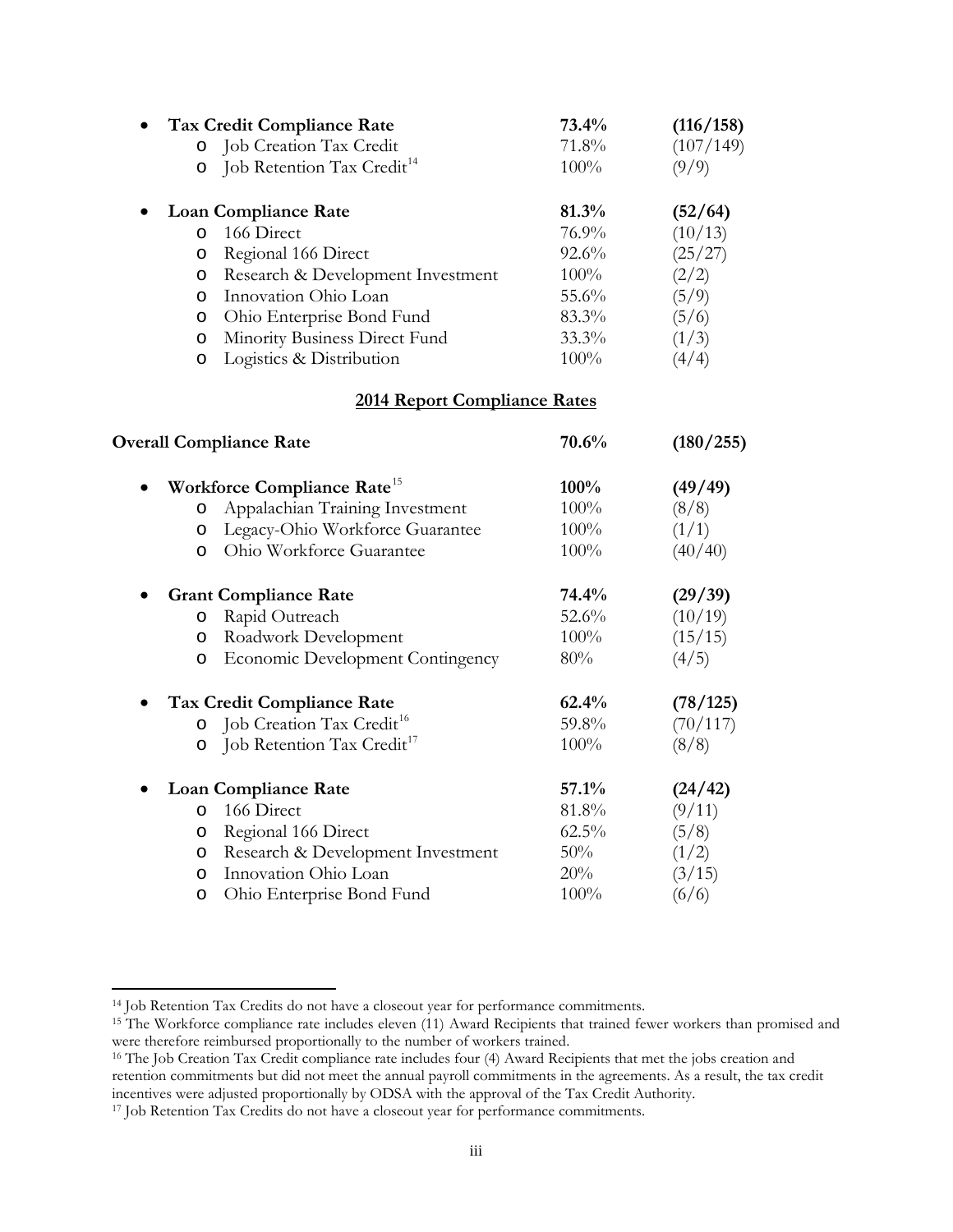## **2013 Report Compliance Rates**

|         | <b>Overall Compliance Rate</b>          | 54.9%    | (146/266) |  |
|---------|-----------------------------------------|----------|-----------|--|
|         | Workforce Compliance Rate <sup>18</sup> | 100%     | (14/14)   |  |
| O       | Appalachian Training Investment         | 100%     | (2/2)     |  |
| O       | Ohio Workforce Guarantee                | 100%     | (12/12)   |  |
|         | <b>Grant Compliance Rate</b>            | 49.5%    | (52/105)  |  |
| $\circ$ | Rapid Outreach                          | 50%      | (34/68)   |  |
| $\circ$ | Roadwork Development                    | 46.4%    | (13/28)   |  |
| O       | Economic Development Contingency        | 55.6%    | (5/9)     |  |
|         | Tax Credit Compliance Rate              | 53.8%    | (56/104)  |  |
| $\circ$ | Job Creation Tax Credit                 | 52.9%    | (54/102)  |  |
| O       | Job Retention Tax Credit <sup>19</sup>  | 100%     | (2/2)     |  |
|         | Loan Compliance Rate <sup>20</sup>      | 55.8%    | (24/43)   |  |
| O       | 166 Direct                              | $27.2\%$ | (3/11)    |  |
| O       | Regional 166 Direct                     | 80%      | (16/20)   |  |
| $\circ$ | Research & Development Investment       | 50%      | (1/2)     |  |
| O       | Innovation Ohio Loan                    | $16.7\%$ | (1/6)     |  |
| O       | Pioneer Rural Loan                      | $0\%$    | (0/1)     |  |
| $\circ$ | Other/Combination                       | 100%     | (3/3)     |  |
|         | 2012 Report Compliance Rates            |          |           |  |
|         | <b>Overall Compliance Rate</b>          | 63.5%    | (162/255) |  |
|         | Workforce Compliance Rate <sup>21</sup> | 89.9%    | (80/89)   |  |
| O       | Appalachian Training Investment         | 93.3%    | (14/15)   |  |
| O       | Ohio Investment in Training             | 85.2%    | (23/27)   |  |
|         |                                         |          |           |  |

|           |         | o Ohio Workforce Guarantee                | $91.5\%$ | (43/47) |
|-----------|---------|-------------------------------------------|----------|---------|
| $\bullet$ |         | <b>Grant Compliance Rate</b>              | 48.6%    | (36/74) |
|           | $\circ$ | Rapid Outreach                            | 47.6%    | (20/42) |
|           |         | <b>o</b> Roadwork Development             | $55\%$   | (11/20) |
|           |         | <b>o</b> Economic Development Contingency | $44.4\%$ | (4/9)   |
|           |         | o Global Analyst Settlement               | $0\%$    | (0/2)   |
|           |         |                                           |          |         |

<span id="page-19-0"></span><sup>&</sup>lt;sup>18</sup> The Workforce compliance rate includes two Award Recipients that trained fewer workers than promised and were therefore reimbursed proportionately to the number of workers trained.

<span id="page-19-1"></span><sup>19</sup> Job Retention Tax Credits do not have a closeout year for performance commitments.

<span id="page-19-2"></span><sup>&</sup>lt;sup>20</sup> The Loan compliance rate includes one (1) Award Recipient that met the job commitments contained in the agreement but is not current on loan payments. This loan was certified to the AGO for collection on December 13, 2013.

<span id="page-19-3"></span><sup>&</sup>lt;sup>21</sup> The Workforce compliance rate includes ten (10) Award Recipients that trained fewer workers than promised and were therefore reimbursed proportionately to the number of workers trained.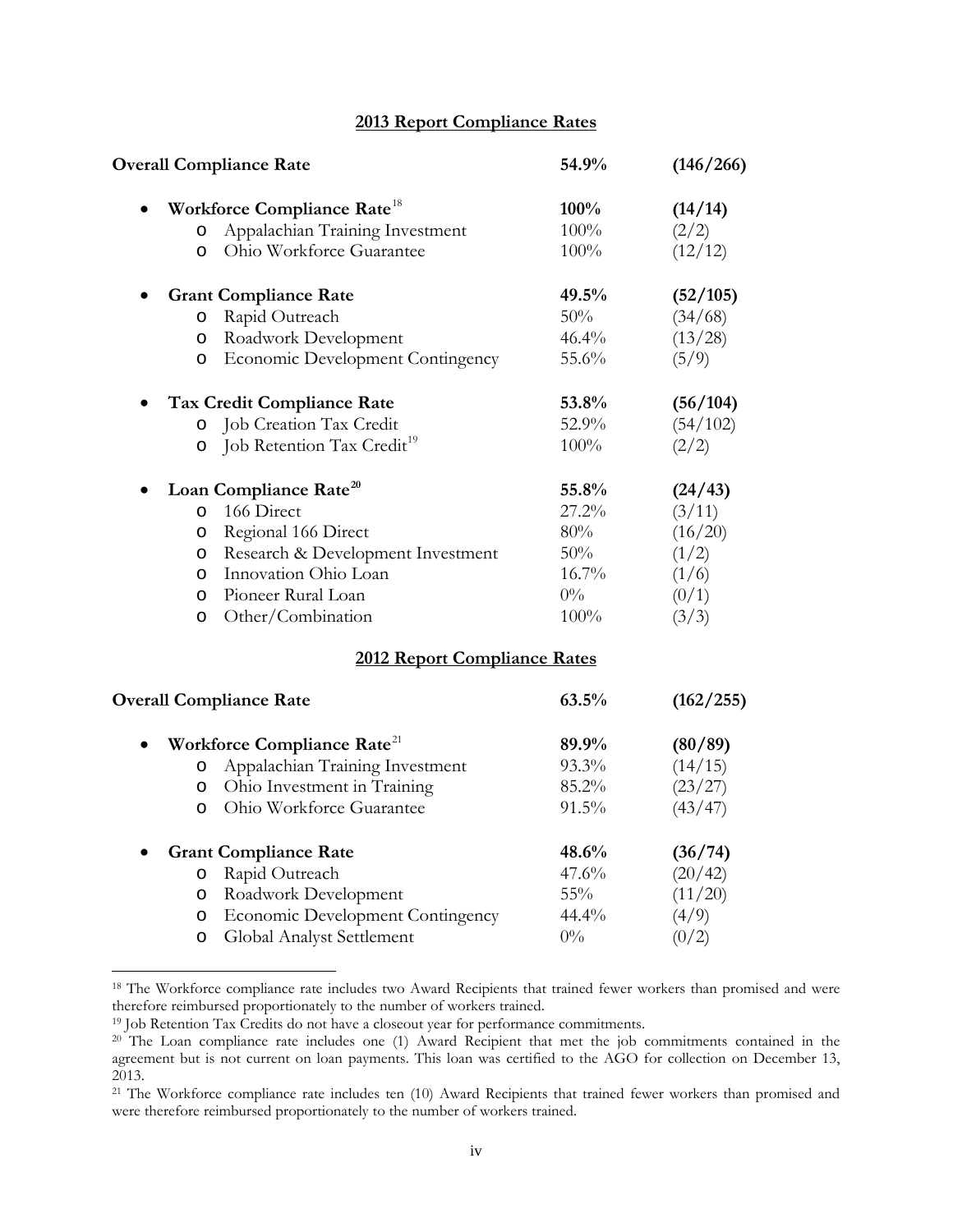| $\circ$  |                     | 100%                                                                                                                                                                                     | (1/1)   |
|----------|---------------------|------------------------------------------------------------------------------------------------------------------------------------------------------------------------------------------|---------|
|          |                     | 59.5%                                                                                                                                                                                    | (25/42) |
|          |                     | $59.5\%$                                                                                                                                                                                 | (25/42) |
|          |                     | 42%                                                                                                                                                                                      | (21/50) |
| $\Omega$ | 166 Direct          | 25%                                                                                                                                                                                      | (6/24)  |
| $\circ$  | Regional 166 Direct | 81.8%                                                                                                                                                                                    | (9/11)  |
| $\circ$  |                     | $37.5\%$                                                                                                                                                                                 | (3/8)   |
| $\Omega$ |                     | $50\%$                                                                                                                                                                                   | (3/6)   |
| $\Omega$ | Pioneer Rural Loan  | $0\%$                                                                                                                                                                                    |         |
|          |                     | Other/Combination<br>• Tax Credit Compliance Rate <sup>22</sup><br>o Job Creation Tax Credit<br><b>Loan Compliance Rate</b><br>Research & Development Investment<br>Innovation Ohio Loan |         |

# **2011 Report Compliance Rates**

| <b>Overall Compliance Rate</b>                 | <b>Amended Report</b><br>59.1% (199/337) | 12/29 Report<br>52.4% (220/420) |  |
|------------------------------------------------|------------------------------------------|---------------------------------|--|
| <b>Workforce Compliance Rate</b>               | $88.5\%$ (154/174)                       | $81.7\%$ (138/169)              |  |
| Ohio Investment in Training                    | 84.9% (73/86)                            | 84% (74/88)                     |  |
| Ohio Workforce Guarantee                       | $90.5\%$ (67/74)                         | $77.3\%$ (51/66)                |  |
| Appalachian Training Investment                | $100\% (14/14)$                          | $86.7\% (13/15)$                |  |
| <b>Grant Compliance Rate</b>                   | $27.0\%$ (17/63)                         | $15.6\% (12/77)$                |  |
| Rapid Outreach                                 | $24.5\% (12/49)$                         | $16\% (7/44)$                   |  |
| Roadwork Development<br>$\bullet$              | $27.3\%$ (3/11)                          | $4\%$ (1/25)                    |  |
| Industrial Site Improvement Fund<br>$\bullet$  | N/A                                      | $80\% (4/5)$                    |  |
| <b>Economic Development Contingency</b>        | $66.7\% (2/3)$                           | $0\% (0/3)$                     |  |
| Tax Credit Compliance Rate                     | $35.1\% (17/54)$                         | 54.3% (50/92)                   |  |
| Job Creation                                   | 35.1% (17/54)                            | 53.3% $(48/90)$                 |  |
| Job Retention<br>$\bullet$                     | N/A                                      | $100\% (2/2)$                   |  |
| <b>Loan Compliance Rate</b>                    | $23.9\%$ (11/46)                         | $24.4\% (20/82)$                |  |
| Regional 166                                   | $21.7\%$ (5/23)                          | $20\% (6/30)$                   |  |
| 166 Direct                                     | $14.3\% (2/14)$                          | $26\% (6/23)$                   |  |
| Innovation Ohio Loan<br>$\bullet$              | $0\% (0/3)$                              | $7.7\%$ $(1/13)$                |  |
| Research & Development Investment<br>$\bullet$ | $33\% (1/3)$                             | $33.3\% (2/6)$                  |  |
| Ohio Enterprise Bond Fund<br>$\bullet$         | $100\% (2/2)$                            | $0\% (0/2)$                     |  |
| Pioneer Rural<br>$\bullet$                     | $100\% (1/1)$                            | $50\% (1/2)$                    |  |
| Rural Industrial Park<br>$\bullet$             | N/A                                      | $50\% (1/2)$                    |  |
| Urban Redevelopment<br>$\bullet$               | N/A                                      | $100\% (2/2)$                   |  |
| Rural Development<br>$\bullet$                 | N/A                                      | $50\% (1/2)$                    |  |

<span id="page-20-0"></span> $22$  The Tax Credit compliance rate includes one (1) Award Recipient that did not meet its job creation and retention commitments in the agreement, but ODSA deemed this Award Recipient compliant because their reported annual payroll was greater than the commitment in the award agreement.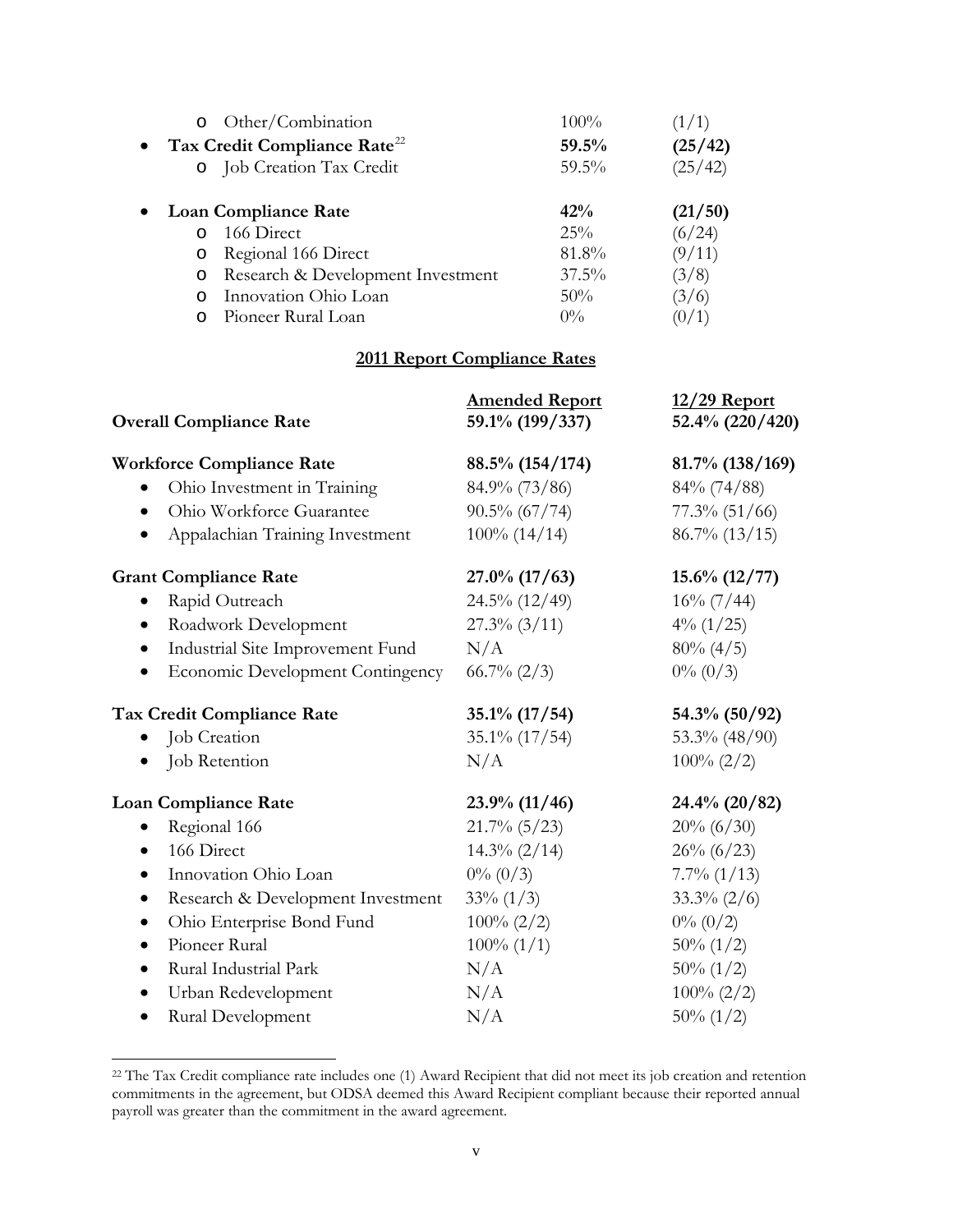#### **Appendix 2: Improvements Letter by the Ohio Development Services Agency**



John R. Kasich, Governor

**David Goodman**, Director

November 26, 2018

The Honorable Mike DeWine Ohio Attorney General 30 East Broad St., 14th floor Columbus, Ohio 43215

Dear Attorney General DeWine,

Ohio witnessed the most improved business climate in the nation, creating nearly 560,000 new private sector jobs since the start of 2011. The administration's commitment to jobs includes holding companies to their commitments for job creation and investment in our state, for the first time in Ohio economic development history.

Companies that received state incentives, with commitments due by December 31, 2017, are 78% compliant, with many over-performing for a total of 108% of the jobs committed.

Prior to 2011, a return on investment analysis for state incentives was never done. Companies received grants, loans, and tax credits, with no accountability for what they delivered in return. Today, a rigorous process is in place which begins with evaluation and scrutiny of proposed economic development projects, includes several levels of approval, and rigorous reporting and monitoring of companies to ensure they meet their commitments to the taxpayers.

Improved accountability has led to the total number of jobs created compared to job commitments to exceed 100%, every year since 2013.

When market conditions or other factors outside a company's control change, the Development Services Agency works with them to take remedial, proportional action to reduce benefits, to maintain the performance-based nature of incentives, without creating hardship for companies or taxpayers.

Changes to the economic development structure of Ohio and the improved monitoring processes ensure companies are more accountable for taxpayer money than ever before.

In my 6 years leading the agency, I am proud to report we have standardized our processes, which means fairness and better accountability. Development has reduced costs by moving to electronic reporting. Technology is reducing human error and increasing accountability. A centralized customer relationship management system allows us to coordinate all the pieces of a project and gives us a holistic view to eliminate overlap, duplication and error.

Sincerely.

David Goodman Director Ohio Development Services Agency

77 South High Street 614 | 466 3379 800 848 1300 P.O. Box 1001 Columbus, Ohio 43216-1001 U.S.A. www.development.ohio.gov

The State of Ohio is an Equal Opportunity Employer and Provider of ADA Services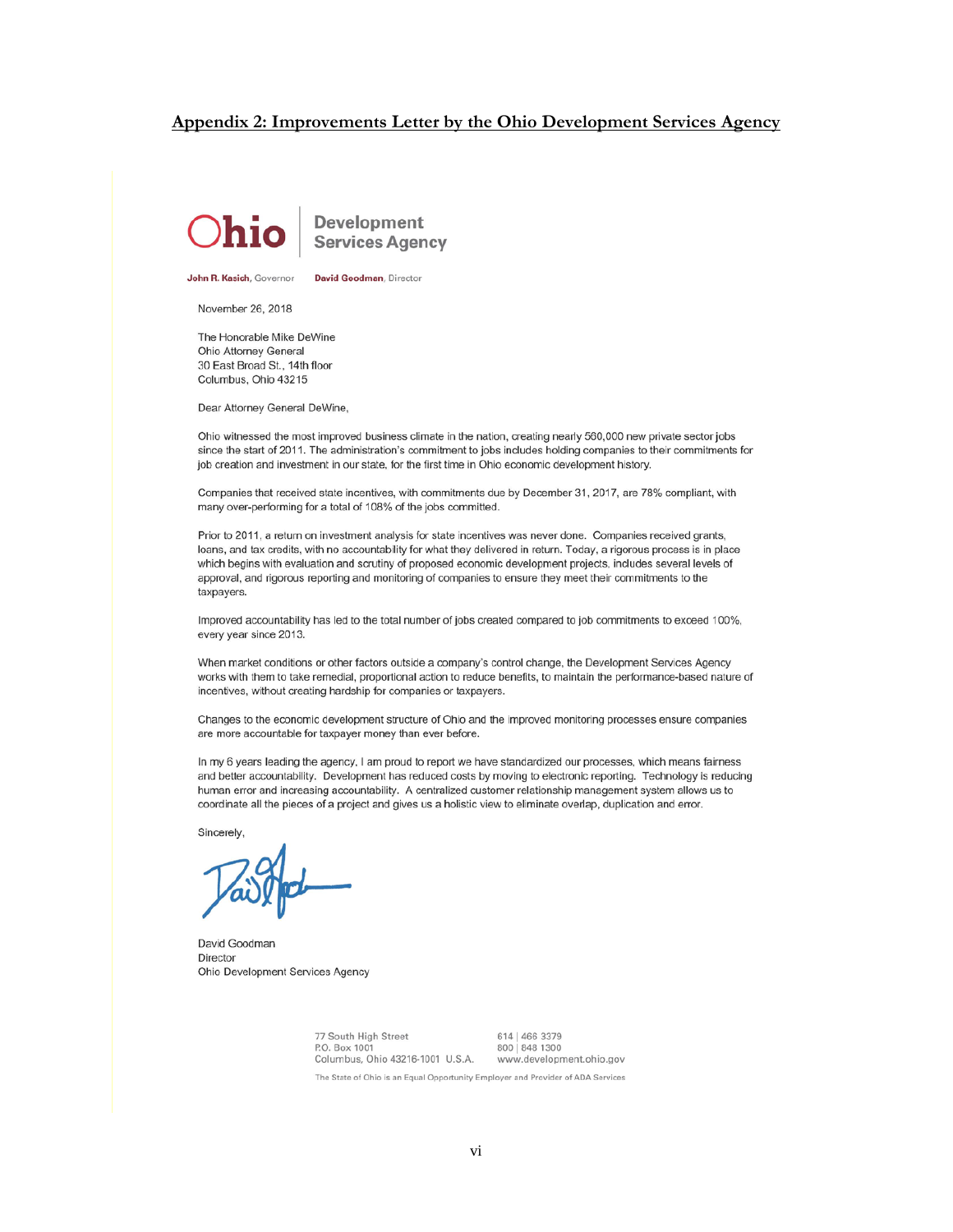| Award<br>Recipient                                   | Location                        | Program Type                                            | <b>Commitments</b>                                                      | Performance                                                                                                            | <b>Reason for Non-</b><br>Compliance                | <b>Remedial Action</b>                                  | <b>Comments</b>                                                                                                                                        |
|------------------------------------------------------|---------------------------------|---------------------------------------------------------|-------------------------------------------------------------------------|------------------------------------------------------------------------------------------------------------------------|-----------------------------------------------------|---------------------------------------------------------|--------------------------------------------------------------------------------------------------------------------------------------------------------|
| AIM MRO<br>Holdings, Inc.                            | Miami/<br>Clermont Co.          | <b>Job Creation Tax</b><br>Credit 40% for 5 years       | Job Creation: 20<br>Job Retention: 62<br>New Payroll:<br>\$1,000,000    | Job Creation: 16<br>Job Retention: 62<br>Failure to create<br>New Payroll<br>None<br>jobs<br>Generated:<br>\$5,284,808 |                                                     |                                                         | ODSA deemed substantially compliant<br>because Recipient attained 90% or<br>greater of the aggregate number of jobs<br>it agreed to create and retain. |
| Arlington<br>Contact Lens<br>Service, Inc.           | Columbus /<br>Franklin Co.      | <b>Job Creation Tax</b><br>Credit 1.254% for 6<br>years | Job Creation: 50<br>Job Retention: 110<br>New Payroll:<br>\$2,500,000   | Job Creation: 45<br>Job Retention: 110<br>New Payroll<br>Generated:<br>\$2,151,343.47                                  | Failure to create<br>new payroll                    | None                                                    | ODSA deemed substantially compliant<br>because Recipient met the commitments<br>over a two year reporting period.                                      |
| Cast Nylons<br>Co., LTD.                             | Willoughby/<br>Lake Co.         | <b>Job Creation Tax</b><br>Credit 40% for 5 years       | Job Creation: 20<br>Job Retention: 92<br>New Payroll:<br>\$1,000,000    | Job Creation: 16<br>Job Retention: 92<br>New Payroll<br>Generated:<br>\$1,944,235                                      | Failure to create<br>jobs                           | None                                                    | ODSA deemed substantially compliant<br>because Recipient attained 90% or<br>greater of the aggregate number of jobs<br>it agreed to create and retain. |
| FirstGroup<br>America, Inc.                          | Cincinnati /<br>Hamilton Co.    | <b>Job Creation Tax</b><br>Credit 1.132% for 6<br>years | Job Creation: 75<br>Job Retention: 330<br>New Payroll:<br>\$3,900,000   | Job Creation: 54<br>Job Retention: 330<br>New Payroll:<br>\$1,736,594.68                                               | Failure to create<br>jobs and create<br>new payroll | None                                                    | ODSA deemed substantially compliant<br>because Recipient attained 90% or<br>greater of the aggregate number of jobs<br>it agreed to create and retain. |
| Global Cloud<br>Ltd.                                 | Cincinnati /<br>Hamilton Co.    | <b>Job Creation Tax</b><br>Credit 1.196% for 6<br>years | Job Creation: 20<br>Job Retention: 30<br>New Payroll:<br>\$1,099,894    | Job Creation: 16<br>Job Retention: 30<br>New Payroll:<br>\$1,432,833.93                                                | Failure to create<br>jobs                           | None                                                    | ODSA deemed substantially compliant<br>because Recipient attained 90% or<br>greater of the aggregate number of jobs<br>it agreed to create and retain. |
| Goken<br>America, LLC                                | Dublin /<br>Franklin Co.        | <b>Job Creation Tax</b><br>Credit 1.722% for 5<br>years | Job Creation: 15<br>Job Retention: 24<br>New Payroll:<br>\$1,648,766    | Job Creation: 13<br>Job Retention: 24<br>New Payroll:<br>\$1,955,394.51                                                | Failure to create<br>jobs                           | None                                                    | ODSA deemed substantially compliant<br>because Recipient attained 90% or<br>greater of the aggregate number of jobs<br>it agreed to create and retain. |
| Information<br>Control<br>Company LLC                | Columbus /<br>Franklin Co.      | <b>Job Creation Tax</b><br>Credit 50% for 9 years       | Job Creation: 184<br>Job Retention: 390<br>New Payroll:<br>\$17,257,630 | Job Creation: 133<br>Job Retention: 390<br>New Payroll<br>Generated:<br>\$19,860,136.37                                | Failure to create<br>jobs                           | None                                                    | ODSA deemed substantially compliant<br>because Recipient attained 90% or<br>greater of the aggregate number of jobs<br>it agreed to create and retain. |
| Lubrication<br>Specialties,<br>Inc.                  | Mt. Gilead /<br>Morrow Co.      | <b>Job Creation Tax</b><br>Credit 0.904% for 5<br>years | Job Creation: 20<br>Job Retention: 14<br>New Payroll:<br>\$780,320      | Job Creation: 11<br>Job Retention: 14<br>New Payroll<br>Generated:<br>\$685,345                                        | Failure to create<br>jobs and create<br>new payroll | None                                                    | ODSA deemed substantially compliant<br>because Recipient attained 90% or<br>greater of the aggregate number of jobs<br>it agreed to create and retain. |
| Lunarline, Inc.                                      | Kettering/<br>Montgomery<br>Co. | <b>Job Creation Tax</b><br>Credit 1.318% for 5<br>years | Job Creation: 15<br>Job Retention: 2<br>New Payroll:<br>\$1,050,000     | Job Creation: 5<br>Job Retention: 2<br>New Payroll<br>Generated:<br>\$277,013.87                                       | Failure to create<br>jobs and create<br>new payroll | Reduced the<br>term to 3 years,<br>ending<br>1/1/2018   | Approved by the Ohio Tax Credit<br>Authority                                                                                                           |
| Main Street<br>Gourmet, LLC                          | Akron /<br>Summit Co.           | Job Creation Tax<br>Credit 1.016% for 5<br>years        | Job Creation: 35<br>Job Retention: 117<br>New Payroll:<br>\$1,225,000   | Job Creation: 23<br>Job Retention: 117<br>New Payroll<br>Generated:<br>\$1,765,765.82                                  | Failure to create<br>jobs                           | None                                                    | ODSA deemed substantially compliant<br>because Recipient attained 90% or<br>greater of the aggregate number of jobs<br>it agreed to create and retain. |
| Malt Products<br>Corporation<br>dba Malt<br>Products | Dayton /<br>Montgomery<br>Co.   | <b>Job Creation Tax</b><br>Credit 45% for 7 years       | Job Creation: 30<br>Job Retention: 35<br>New Payroll:<br>\$1,509,030    | Job Creation: 20<br>Job Retention: 35<br>New Payroll<br>Generated:<br>\$1,692,839.89                                   | Failure to create<br>jobs                           | Reduced the<br>rate to 40% for<br>years 2018 to<br>2021 | Approved by the Ohio Tax Credit<br>Authority                                                                                                           |

# **Appendix 3: Non-Compliant Tax Credit Award Recipients**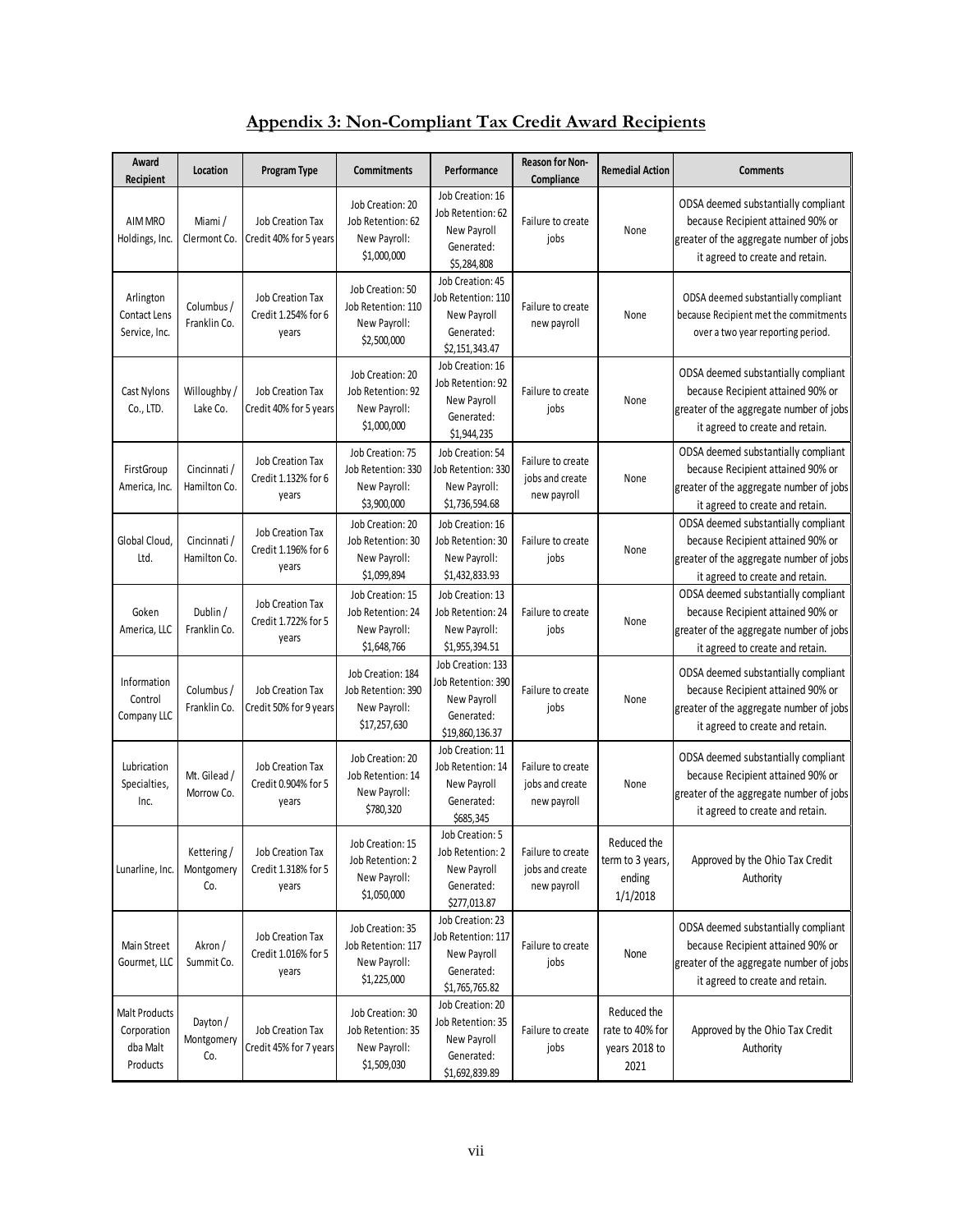# **Appendix 3 Continued: Non-Compliant Tax Credit Award Recipients**

| Award<br>Recipient                                 | Location                                              | Program Type                                            | <b>Commitments</b>                                                     | Performance                                                                          | <b>Reason for Non-</b><br>Compliance                | <b>Remedial Action</b>                                     | <b>Comments</b>                                                                                                                                        |
|----------------------------------------------------|-------------------------------------------------------|---------------------------------------------------------|------------------------------------------------------------------------|--------------------------------------------------------------------------------------|-----------------------------------------------------|------------------------------------------------------------|--------------------------------------------------------------------------------------------------------------------------------------------------------|
| Messer<br>Construction<br>Co.                      | Cincinnati /<br>Hamilton Co.                          | <b>Job Creation Tax</b><br>Credit 1.352% for 5<br>years | Job Creation: 32<br>Job Retention: 97<br>New Payroll:<br>\$2,350,000   | Job Creation: 27<br>Job Retention: 97<br>New Payroll<br>Generated:<br>\$9,202,409.64 | Failure to create<br>jobs                           | None                                                       | ODSA deemed substantially compliant<br>because Recipient attained 90% or<br>greater of the aggregate number of jobs<br>it agreed to create and retain. |
| Oldcastle<br>BuildingEnvel<br>ope, Inc.            | Perrysburg/<br>Wood Co.                               | <b>Job Creation Tax</b><br>Credit 1.140% for 6<br>years | Job Creation: 50<br>Job Retention: 210<br>New Payroll:<br>\$2,200,000  | Job Creation: 3<br>Job Retention: 210<br>New Payroll<br>Generated:<br>\$675,528.73   | Failure to create<br>jobs and create<br>new payroll | Reduced the<br>term to 3 years,<br>ending<br>1/1/2018      | Approved by the Ohio Tax Credit<br>Authority                                                                                                           |
| Parker-<br>Hannifin<br>Corporation                 | Ravenna/<br>Portage Co.                               | <b>Job Creation Tax</b><br>Credit 45% for 5 years       | Job Creation: 29<br>Job Retention: 304<br>New Payroll:<br>\$1,400,000  | Job Creation: 2<br>Job Retention: 304<br>New Payroll<br>Generated:<br>\$1,246,962    | Failure to create<br>jobs and create<br>new payroll | Reduced the<br>term to 3 years<br>ending<br>1/1/2018       | Approved by the Ohio Tax Credit<br>Authority                                                                                                           |
| Pyrotek Inc.                                       | Aurora /<br>Portage Co.                               | <b>Job Creation Tax</b><br>Credit .973% for 7<br>years  | Job Creation: 20<br>Job Retention: 81<br>New Payroll: \$850,000        | Job Creation: 14<br>Job Retention: 81<br>New Payroll<br>Generated:<br>\$1,092,149    | Failure to create<br>jobs                           | None                                                       | ODSA deemed substantially compliant<br>because Recipient attained 90% or<br>greater of the aggregate number of jobs<br>it agreed to create and retain. |
| Sage<br>Sustainable<br>Electronics,<br>LLC         | Columbus /<br>Franklin Co.                            | <b>Job Creation Tax</b><br>Credit 1.449% for 6<br>years | Job Creation: 52<br>Job Retention: 8<br>New Payroll:<br>\$3,200,000    | Job Creation: 30<br>Job Retention: 8<br>New Payroll<br>Generated:<br>\$1,907,027     | Failure to create<br>jobs and create<br>new payroll | None                                                       | ODSA will not pursue a reduction in rate<br>or term due to market conditions                                                                           |
| Senator<br>International,<br>Inc. dba<br>Allermuir | Maumee /<br>Lucas Co.                                 | <b>Job Creation Tax</b><br>Credit 1.629% for 8<br>years | Job Creation: 56<br>Job Retention: 68<br>New Payroll:<br>\$2,900,000   | Job Creation: 52<br>Job Retention: 68<br>New Payroll<br>Generated:<br>\$2,403,012    | Failure to create<br>new payroll                    | None                                                       | ODSA deemed substantially compliant<br>because Recipient attained 90% or<br>greater of the aggregate number of jobs<br>it agreed to create and retain. |
| SSB<br>Manufacturing<br>Company                    | Monroe &<br>Forest Park /<br>Warren &<br>Hamilton Co. | <b>Job Creation Tax</b><br>Credit 1.499% for 6<br>years | Job Creation: 106<br>Job Retention: 181<br>New Payroll:<br>\$5,852,000 | Job Creation: 122<br>Job Retention: 181<br>New Payroll<br>Generated:<br>\$5,052,808  | Failure to create<br>new payroll                    | None                                                       | ODSA deemed substantially compliant<br>because Recipient attained 90% or<br>greater of the aggregate number of jobs<br>it agreed to create and retain. |
| Startek USA,<br>Inc.                               | Hamilton /<br>Butler Co.                              | <b>Job Creation Tax</b><br>Credit 65% for 7 years       | Job Creation: 682<br>New Payroll:<br>\$15,693,817                      | Job Creation: 864<br>New Payroll<br>Generated:<br>\$6,995,232.33                     | Failure to create<br>new payroll                    | None                                                       | Recipient Voluntarily Terminated;<br>Approved by the Ohio Tax Credit<br>Authority                                                                      |
| Superior<br>Production LLC                         | Columbus /<br>Franklin Co.                            | <b>Job Creation Tax</b><br>Credit 0.984% for 6<br>years | Job Creation: 35<br>Job Retention: 154<br>New Payroll:<br>\$1,575,000  | Job Creation: 30<br>Job Retention: 154<br>New Payroll<br>Generated:<br>\$1,699,481   | Failure to create<br>jobs                           | None                                                       | ODSA deemed substantially compliant<br>because Recipient attained 90% or<br>greater of the aggregate number of jobs<br>it agreed to create and retain. |
| The C.M. Paula<br>Company                          | Mason /<br>Warren Co.                                 | Job Creation Tax<br>Credit 1.125% for 6<br>years        | Job Creation: 29<br>Job Retention: 80<br>New Payroll:<br>\$1,580,000   | Job Creation: 0<br>Job Retention: 73<br>New Payroll<br>Generated:<br>\$124,517.29    | Failure to create<br>jobs and create<br>new payroll | Reduced the<br>term to 3 years,<br>ending<br>1/1/2018      | Approved by the Ohio Tax Credit<br>Authority                                                                                                           |
| The Crimson<br>Cup, Inc.                           | Columbus /<br>Franklin Co.                            | <b>Job Creation Tax</b><br>Credit 1.191% for 6<br>years | Job Creation: 20<br>Job Retention: 20<br>New Payroll:<br>\$1,050,000   | Job Creation: 13<br>Job Retention: 20<br>New Payroll<br>Generated:<br>\$979,144.01   | Failure to create<br>jobs                           | None                                                       | ODSA will not pursue a reduction in rate<br>or term due to market conditions                                                                           |
| Vantage Point<br>Logistics, LLC                    | Columbus /<br>Franklin Co.                            | Job Creation Tax<br>Credit 1.233% for 5<br>years        | Job Creation: 20<br>Job Retention: 10<br>New Payroll:<br>\$1,200,000   | Job Creation: 17<br>Job Retention: 10<br>New Payroll<br>Generated:<br>\$954,560      | Failure to create<br>jobs and create<br>new payroll | Reduced the<br>rate to 0.894%<br>for years 2018<br>to 2019 | Approved by the Ohio Tax Credit<br>Authority                                                                                                           |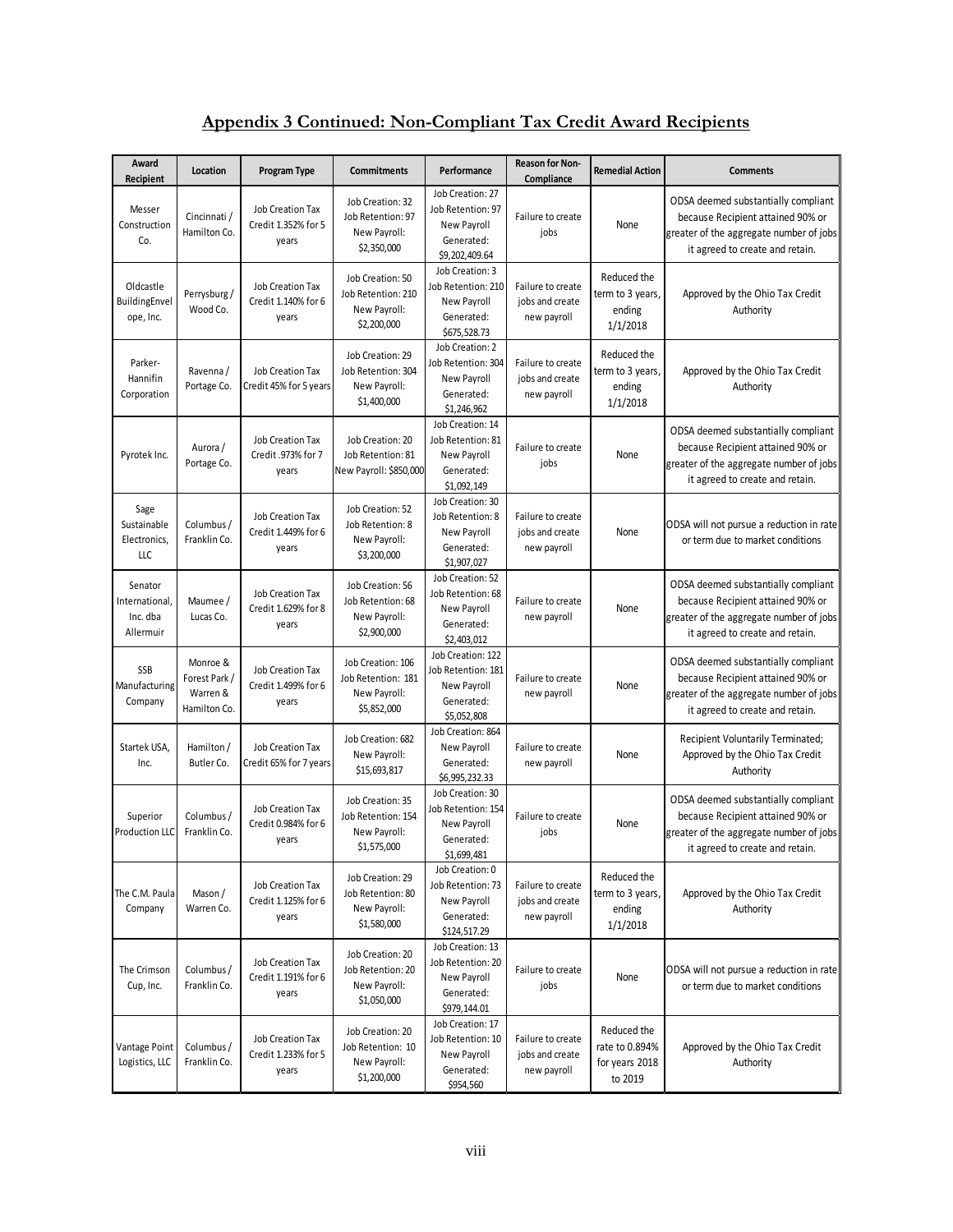| <b>Award Recipient</b>                                   | Location                                        | Program Type                                  | <b>Total Amount</b><br>Received | <b>Commitments</b>                         | Performance                             | Reason for Non-<br>Compliance           | Loan Status as<br>of 9/18/2018 | <b>Remedial Action</b>                                                           | <b>AGO Comments</b>                                                                                                                                             |
|----------------------------------------------------------|-------------------------------------------------|-----------------------------------------------|---------------------------------|--------------------------------------------|-----------------------------------------|-----------------------------------------|--------------------------------|----------------------------------------------------------------------------------|-----------------------------------------------------------------------------------------------------------------------------------------------------------------|
| Advanced<br>Biological<br>Marketing, Inc.                | Van Wert / Van<br>Wert Co.                      | Regional 166<br>Direct Loan<br>Program        | \$500,000.00                    | Job Creation: 10<br>Job Retention: 30      | Jobs Created: 0<br>Jobs Retainted: 13   | Failure to<br>create and<br>retain jobs | Current                        | ODSA increased<br>the effective<br>interest rate by<br>1% effective<br>12/1/2018 |                                                                                                                                                                 |
| Akzo Nobel<br>Coatings Inc.                              | Berea / Cuyahoga<br>Co.                         | Reasearch &<br>Development<br>Investment Loan | \$1,000,000.00                  | Job Creation: 10<br>Job Retention:<br>141  | Jobs Created: 0<br>Jobs Retained: 129   | Failure to<br>create jobs               | Current                        | ODSA increased<br>effective interest<br>rate by 2.0%<br>effective<br>11/1/2018   |                                                                                                                                                                 |
| <b>Banner Metals</b><br>Group, Inc.                      | Columbus /<br>Franklin Co.                      | 166 Direct Loan<br>Program                    | \$ 897,460.28                   | Job Creation: 40<br>Job Retention: 47      | Jobs Created: 0<br>Jobs Retained: 35    | Failure to<br>create and<br>retain jobs | Current                        | ODSA increased<br>effective interest<br>rate by 3.0%<br>effective<br>9/1/2018    |                                                                                                                                                                 |
| <b>Blue Spark</b><br>Technologies, Inc.                  | Westlake /<br>Cuyahoga Co.                      | Innovation Ohio<br>Loan Fund                  | \$ 873,000.00                   | Job Creation: 30<br>Job Retention: 13      | Jobs Created: 2<br>Jobs Retained: 13    | Failure to<br>create jobs               | Current                        | None                                                                             | ODSA will not pursue an<br>interest rate increase due<br>to market conditions                                                                                   |
| Clarivoy, Inc.                                           | Columbus /<br>Franklin Co.                      | Innovation Ohio<br>Loan Fund                  | \$750,000.00                    | Job Creation: 30<br>Job Retention: 4       | Jobs Created: 18<br>Jobs Retained: 4    | Failure to<br>create jobs               | Current                        | ODSA increased<br>effective interest<br>rate by 2.0%<br>effective<br>10/1/2018   |                                                                                                                                                                 |
| Cordata<br>Healthcare<br>Innovations, LLC                | Cincinnati /<br>Hamilton Co.                    | <b>Innovation Ohio</b><br>Loan Fund           | \$800,000.00                    | Job Creation: 30<br>Job Retention: 18      | Jobs Created: 3<br>Jobs Retained: 18    | Failure to<br>create jobs               | Paid Off                       | None                                                                             | No further action due to<br>loan pay off on 7/17/2018                                                                                                           |
| Dayton-<br>Montgomery<br><b>County Port</b><br>Authority | Miami Township,<br>Montgomery Co.               | Ohio Enterprise<br>Bond Fund                  | \$8,350,000.00                  | Job Creation: 24<br>Job Retention: 64      | Jobs Created: 15<br>Jobs Retained: 64   | Failure to<br>create jobs               | Current                        | None                                                                             | ODSA deemed<br>substantially compliant<br>because Recipient<br>attained 90% or greater<br>of the aggregate number<br>of jobs it agreed to create<br>and retain. |
| DecisionDesk Inc.<br>(fka<br>CitizenGroove,<br>Inc.]     | Lakewood /<br>Cuyahoga Co.                      | Innovation Ohio<br>Loan Fund                  | \$750,000.00                    | Job Creation: 38<br>Job Retention: 7       | Jobs Created: 0<br>Jobs Retained: 0     | Failure to<br>create and<br>retain jobs | Past Due                       | None                                                                             | ODSA certified payment<br>to AGO for collection                                                                                                                 |
| <b>DRT Union</b><br>Centre, LLC                          | <b>West Chester</b><br>Township / Butler<br>Co. | Reasearch &<br>Development<br>Investment Loan | \$1,000,000.00                  | Job Creation: 10<br>Job Retention: 21      | Jobs Created: 0<br>Jobs Retained: 17    | Failure to<br>create and<br>retain jobs | Current                        | ODSA increased<br>effective interest<br>rate by 1.0%<br>effective<br>10/1/2018   |                                                                                                                                                                 |
| Fifth and Race<br>Leverage Lender,<br>LLC                | Cincinnati /<br>Hamilton Co.                    | 166 Direct Loan<br>Program                    | \$7,000,000.00                  | Job Creation: 400<br>Job Retention:<br>450 | Jobs Created: 170<br>Jobs Retained: 450 | Failure to<br>create jobs               | Current                        | None                                                                             | ODSA will not pursue an<br>interest rate increase due<br>to market conditions                                                                                   |
| Let's Play School<br>LLC                                 | Family Child Care, Toledo / Lucas Co.           | <b>Minority Business</b><br>Direct Fund       | \$<br>70,000.00                 | Job Creation: 4<br>Job Retention: 6        | Jobs Created: 0<br>Jobs Retained: 0     | Failure to<br>create and<br>retain jobs | Current                        | ODSA increased<br>effective interest<br>rate by 2.0%<br>effective<br>12/1/2018   |                                                                                                                                                                 |
| Mark-All<br>Enterprises, LLC                             | Akron / Summit<br>Co.                           | Regional 166<br>Direct Loan<br>Program        | \$120,000.00                    | Job Creation: 3<br>Job Retention: 22       | Jobs Created: 0<br>Jobs Retained: 21    | Failure to<br>create jobs               | Current                        | None                                                                             | ODSA will not pursue an<br>interest rate increase due<br>to market conditions                                                                                   |
| Micro-Office<br>Systems, Inc.                            | South Euclid /<br>Cuyahoga Co.                  | Innovation Ohio<br>Loan Fund                  | \$500,000.00                    | Job Creation: 20<br>Job Retention: 5       | Jobs Created: 0<br>Jobs Retained: 4     | Failure to<br>create and<br>retain jobs | Current                        | ODSA increased<br>effective interest<br>rate by 3.0%<br>effective<br>10/1/2018   |                                                                                                                                                                 |
| Mobile<br>Awareness, LLC                                 | Solon / Cuyahoga<br>Co.                         | Innovation Ohio<br>Loan Fund                  | \$825,000.00                    | Job Creation: 30<br>Job Retention: 8       | Jobs Created: 0<br>Jobs Retained: 5     | Failure to<br>create and<br>retain jobs | Past Due                       | None                                                                             | ODSA certified payment<br>to AGO for collection                                                                                                                 |
| Ohio Metal<br>Technologies, Inc.                         | Hebron / Licking<br>Co.                         | 166 Direct Loan<br>Program                    | \$1,500,000.00                  | Job Creation: 11<br>Job Retention: 65      | Jobs Created: 3<br>Jobs Retained: 65    | Failure to<br>create jobs               | Current                        | None                                                                             | ODSA will not pursue an<br>interest rate increase due<br>to market conditions                                                                                   |
| PercuVision LLC                                          | Columbus /<br>Franklin Co.                      | Innovation Ohio<br>Loan Fund                  | \$800,000.00                    | Job Creation: 14<br>Job Retention: 14      | Jobs Created: 0<br>Jobs Retained: 5     | Failure to<br>create and<br>retain jobs | Current                        | ODSA increased<br>effective interest<br>rate by 3.0%<br>effective<br>1/1/2019.   |                                                                                                                                                                 |

# **Appendix 4: Non-Compliant Loan Award Recipients**